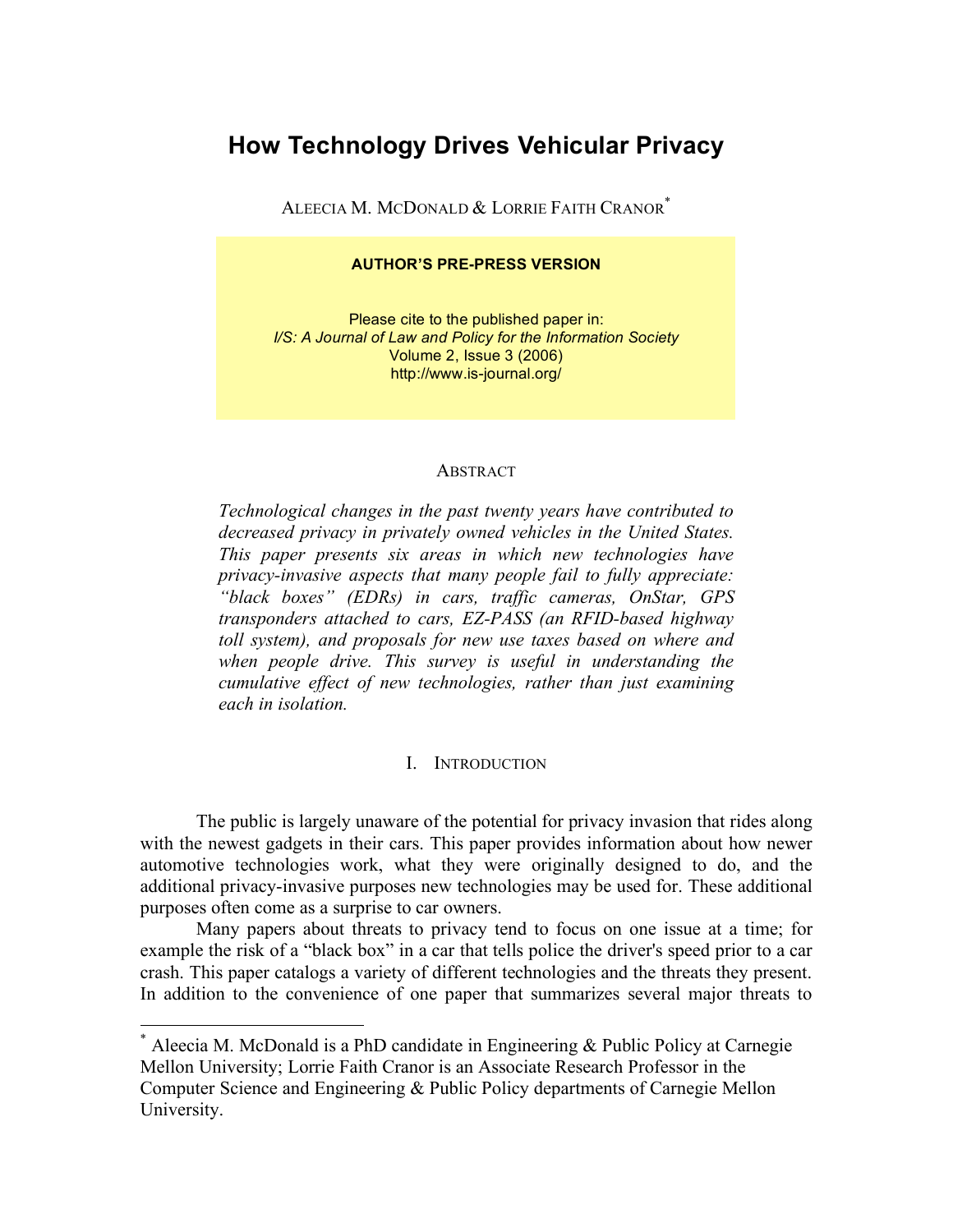vehicular privacy, this approach also emphasizes just how much privacy we have lost in many cases, with little or no public debate.

Cellular phones pose their own set of privacy concerns. Uncertain regulatory rules spawned industry guidelines on location-based services.<sup>1</sup> While people in cars can be tracked by their cell phones, we see this as an issue that happens to overlap with traveling in a car, rather than an issue specific to vehicular privacy. As such, we do not address cell phones specifically in this paper. With that said, we would be remiss if we did not note that cell phones can be used to track traffic congestion, which is a use of cellular technology specific to vehicular privacy. For example, the Missouri Department of Transportation plans to use cell phone location data to track traffic conditions on 5,500 miles of major roads.<sup>2</sup>

In this paper we first summarize the legal context for vehicular privacy in the United States. This is particularly relevant in understanding how law enforcement and government agencies can obtain and use information.

Next we turn to technology issues in six areas: black boxes in cars, traffic cameras, OnStar, GPS transponders attached to cars, EZ-PASS and other RFID-based highway toll systems, and highway use tax proposals. Again, these areas are specifically limited to implementations in the United States.

In conclusion, we look at the types of privacy threats posed by each of the six technologies, and we consider how those technologies can be combined to erode privacy even further.

#### II. AUTOMOTIVE PRIVACY IN THE UNITED STATES

### A. LEGAL ENVIRONMENT

While there is no right to privacy explicitly codified in the United States Constitution, the Fourth Amendment does provide some protection:

*The right of the people to be secure in their persons, houses, papers, and effects, against unreasonable searches and seizures, shall not be violated, and no Warrants shall issue, but upon probable cause, supported by Oath or affirmation, and particularly describing the place to be searched, and the persons or things to be seized.<sup>3</sup>*

<sup>&</sup>lt;sup>1</sup> Linda Ackerman, James Kempf, Toshio Miki, "Wireless Location Privacy: Law and Policy in the U.S., EU and Japan," *The Internet SOCiety (ISOC) Member Briefing*, no. 15

David A. Lieb., "Mo. May Track Cell Phones for Traffic Data," *ABC News*, October 14, 2005, http://abcnews.go.com/Technology/wireStory?id=1214736. <sup>3</sup> U.S. CONST. amend. IV.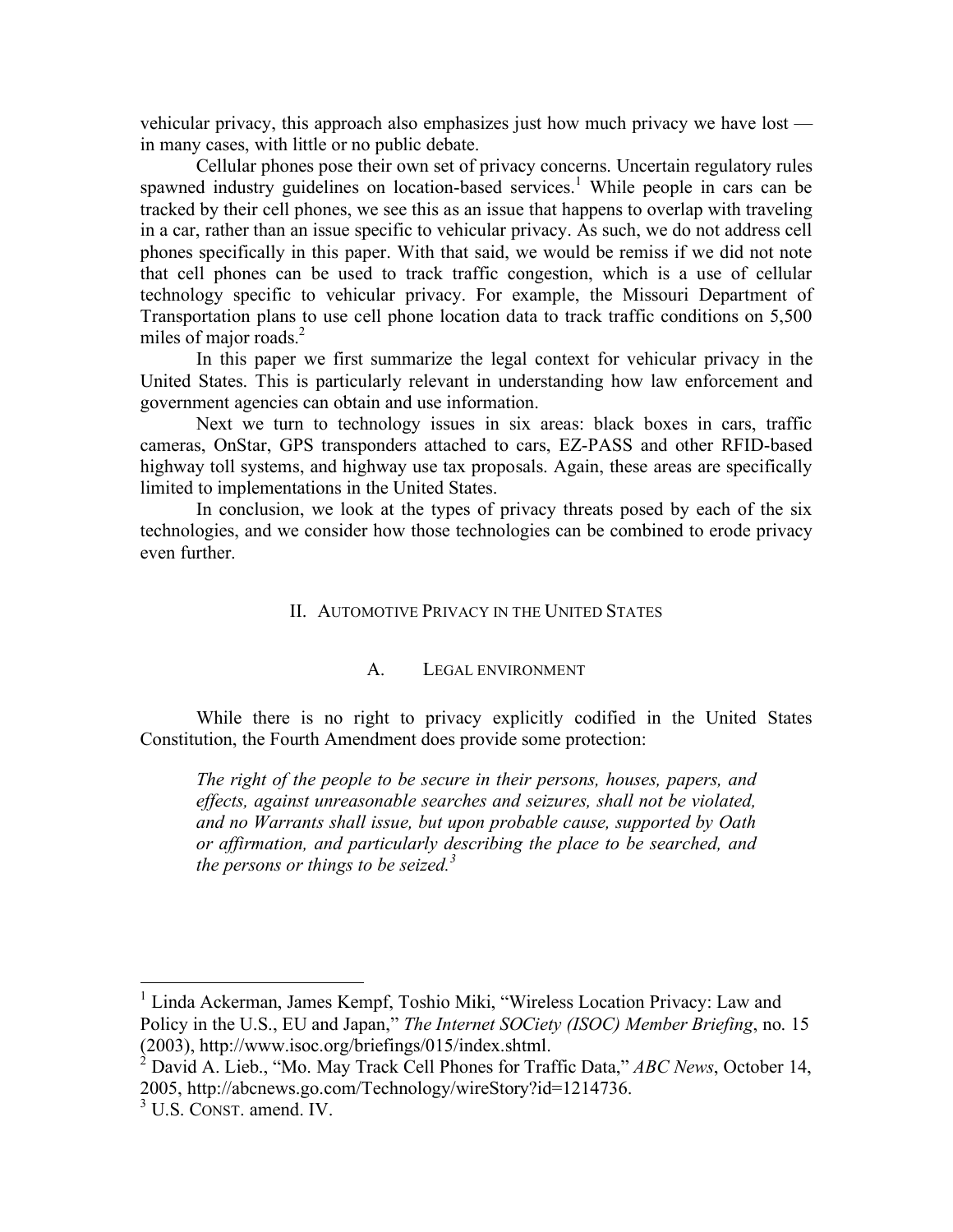While people have some expectation of privacy in their own homes, courts have narrowed privacy rights with regard to cars since the Supreme Court ruled in Carroll v. U.S. in  $1925^4$  — only seventeen years after the introduction of the Model T.<sup>5</sup>

FindLaw's annotated Fourth Amendment provides a good overview of the legal context. <sup>6</sup> Reasons for a reduced expectation of privacy in cars include:

- The difficulty for a police officer to obtain a warrant to search a car before it moves. Therefore, in some cases no warrant is required.<sup>7</sup>
- Cars travel on "public thoroughfares where both its occupants and its contents are in plain view,"<sup>8</sup>
- The contents of a car may not be private either  $9$  police can search a closed suitcase or a glove compartment without a warrant after they have arrested the driver on unrelated charges.<sup>10</sup>

More recently, the Supreme Court upheld a ruling in *Illinois v. Caballes* that police can conduct a search based on a dog sniffing drugs in a car — even when there is no probable cause to bring the dog to the car. Justice Stevens' reasoning included his view that there is no expectation of privacy for illegal activities. <sup>11</sup> Further case law may determine if speeding is likewise an illegal activity that bars expectations of privacy.

In general, the Supreme Court has ruled in favor of law enforcement's interest to search cars over the car owner's privacy interests. Consequently, some privacy advocates have largely given up on the courts. Instead, they look to solutions from regulatory boards, new legislation, or new technologies.

# B. COMMON CHARACTERISTICS OF PRIVACY THREATS

Many specific vehicular privacy invasions are comparatively new, and have come about as a result of changes in technology. However, at a more general level, the backdrop for vehicular privacy threats looks much the same as other categories of privacy loss. There are two main concerns: mission creep and deliberate abuse.

Privacy advocates warn of "mission creep":<sup>12</sup> the government (or private corporations) collect data for one purpose, but once they have the data they find new ways to use it. For example, New York introduced Metrocards for the subway system to replace tokens and allow riders to use one payment method across transit types. Within a month of installing Metrocard stations in subways, the police used Metrocard data to

<sup>&</sup>lt;sup>4</sup> *Carroll v. U.S.*, 267 U.S. 132 (1925).<br><sup>5</sup> Ford Motor Company, "History," http://www.ford.com/en/heritage/history/default.htm. 6 FindLaw, "U.S. Constitution: Fourth Amendment: Annotations,"

http://caselaw.lp.findlaw.com/data/constitution/amendment04/03.html#f55. <sup>7</sup> *Carroll v. U.S*., 267 U.S. at <sup>153</sup> (1925). <sup>8</sup> *Cardwell v. Lewis*, <sup>417</sup> U.S. 583, <sup>590</sup> (1974).

http://caselaw.lp.findlaw.com/scripts/getcase.pl?navby=case&court=us&vol=417&invol= 583#590 Accessed 15 October 2005.<br><sup>9</sup> Rakas v. Illinois, 439 U.S. 128, 148-49 (1978).

<sup>&</sup>lt;sup>10</sup> *Colorado v. Bertine*, 479 U.S. 367, 370 (1987).<br><sup>11</sup> Michael C. Dorf, The Supreme Court upholds suspicionless dog sniffs," *FindLaw*, February 1, 1999, http://writ.news.findlaw.com/dorf/20050201.html.

 $12$  Lieb, "Mo. May Track Cell Phones for Traffic Data," (see n. 2).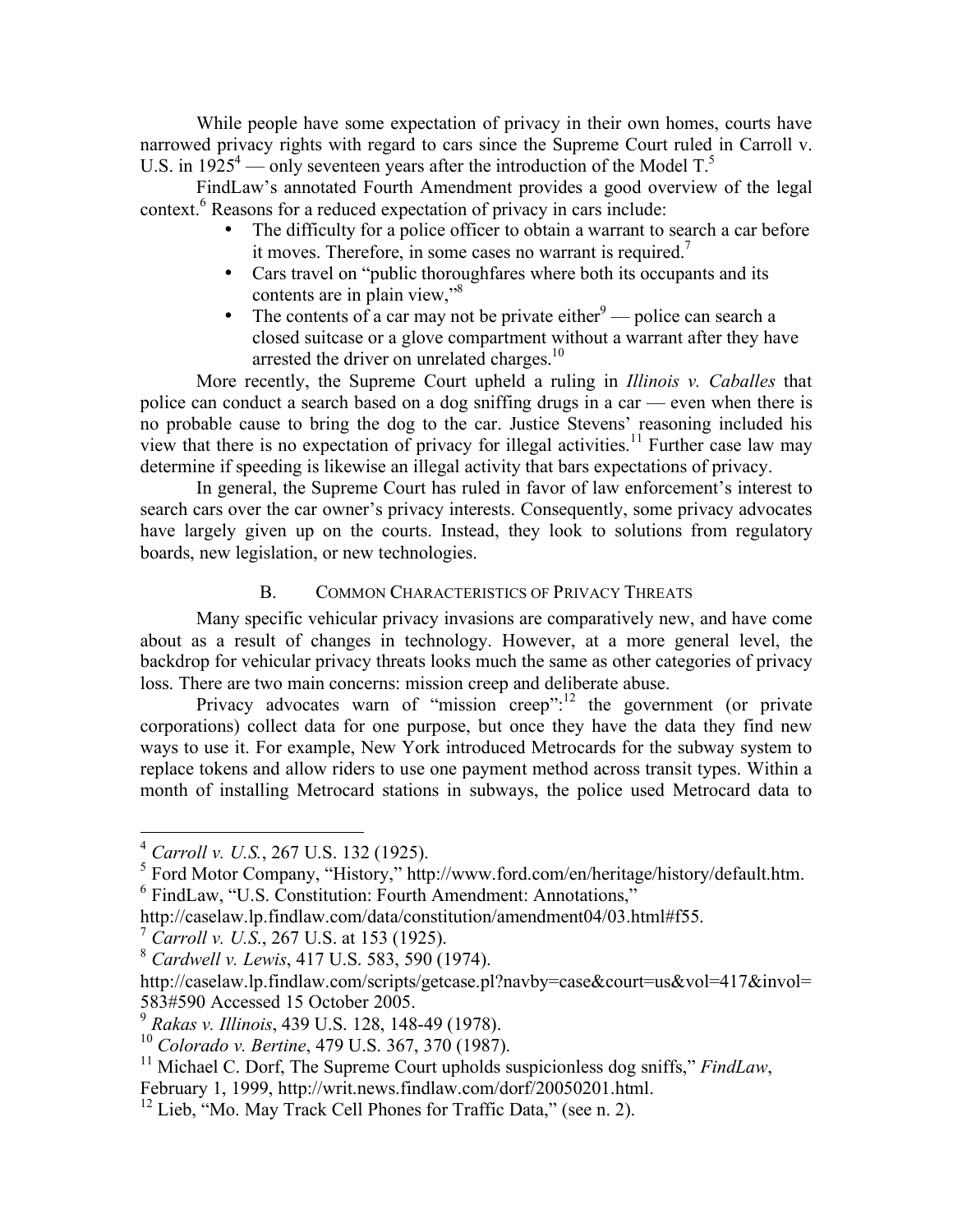track a suspect.<sup>13, 14</sup> More recently, the FBI told Congress that the PATRIOT Act is important in part because now the FBI can track people by their electronic highway toll payment system without waiting for judicial oversight.<sup>15</sup>

Certain technologies also have multiple primary purposes. For example, some cities have both red light cameras and cameras to measure traffic flow. These are different systems with different goals. This is not a case of cameras being used in secondary ways; it shows that there are multiple primary purposes for cameras pointed at vehicular traffic.

In addition, there is the potential for deliberate abuse of the data collected. IRS employees comb through the tax files of famous people, prospective dates, and neighbors. The IRS has also looked at files of people critical of them — including people who did nothing more than write letters to the editor.<sup>16</sup> Even when it is illegal to browse files, as it is for IRS employees, abuse remains a risk. This risk increases when systems collect more personal information than they need, and when information is stored indefinitely.

It is human nature to use the tools we have. Sometimes that leads to new uses for existing data, and sometimes it leads to abuse. We recommend designing systems with mission creep and abuse in mind, and thinking about ways to mitigate risks prior to launching new systems.

### III. SIX TECHNOLOGIES CONSIDERED

We consider six technologies that may affect vehicular privacy. Five have already been deployed; highway use taxes are still in the proposal stage. After discussing each in turn, we summarize the privacy threats they pose.

### A. BLACK BOXES

Many people are familiar with the phrase "black box" in the context of airplanes — devices that record the conditions in the aircraft right before a crash.<sup>17</sup> Many cars have

 <sup>13</sup> New York City Transit - History and Chronology, *Metropolitan Transit Authority, State of New York*, http://www.mta.nyc.ny.us/nyct/facts/ffhist.htm

<sup>14</sup> Adam L. Penenberg, "The surveillance society," *Wired Magazine*, December 2001, http://www.wired.com/wired/archive/9.12/surveillance.html.<br><sup>15</sup> Valerie Caproni, General Counsel for the Federal Bureau of Investigation, testifying

before the Senate Select Committee on Intelligence, *Bill to Reauthorize Certain Provisions of the U.S.A. Patriot Act and for Other Purposes*, 109th Cong., 1st sess., May 25, 2005, http://intelligence.senate.gov/0505hrg/050524/caproni.pdf. Testimony regarding toll systems was during question and answer. <sup>16</sup> Prepared Statement of Witness Before the Senate Finance Committee, *Oversight*

Hearing on the Internal Revenue Service, 105<sup>th</sup> Cong., 1<sup>st</sup> sess., September 25, 1997, http://enzi.senate.gov/anon3.htm.<br><sup>17</sup> Minutes of the Nevada Senate Committee on Transportation and Homeland Security,

<sup>73&</sup>lt;sup>rd</sup> sess., May 10, 2005 (hereafter Nevada Senate Committee),

http://www.leg.state.nv.us/73rd/Minutes/Senate/TRN/Final/4454.pdf.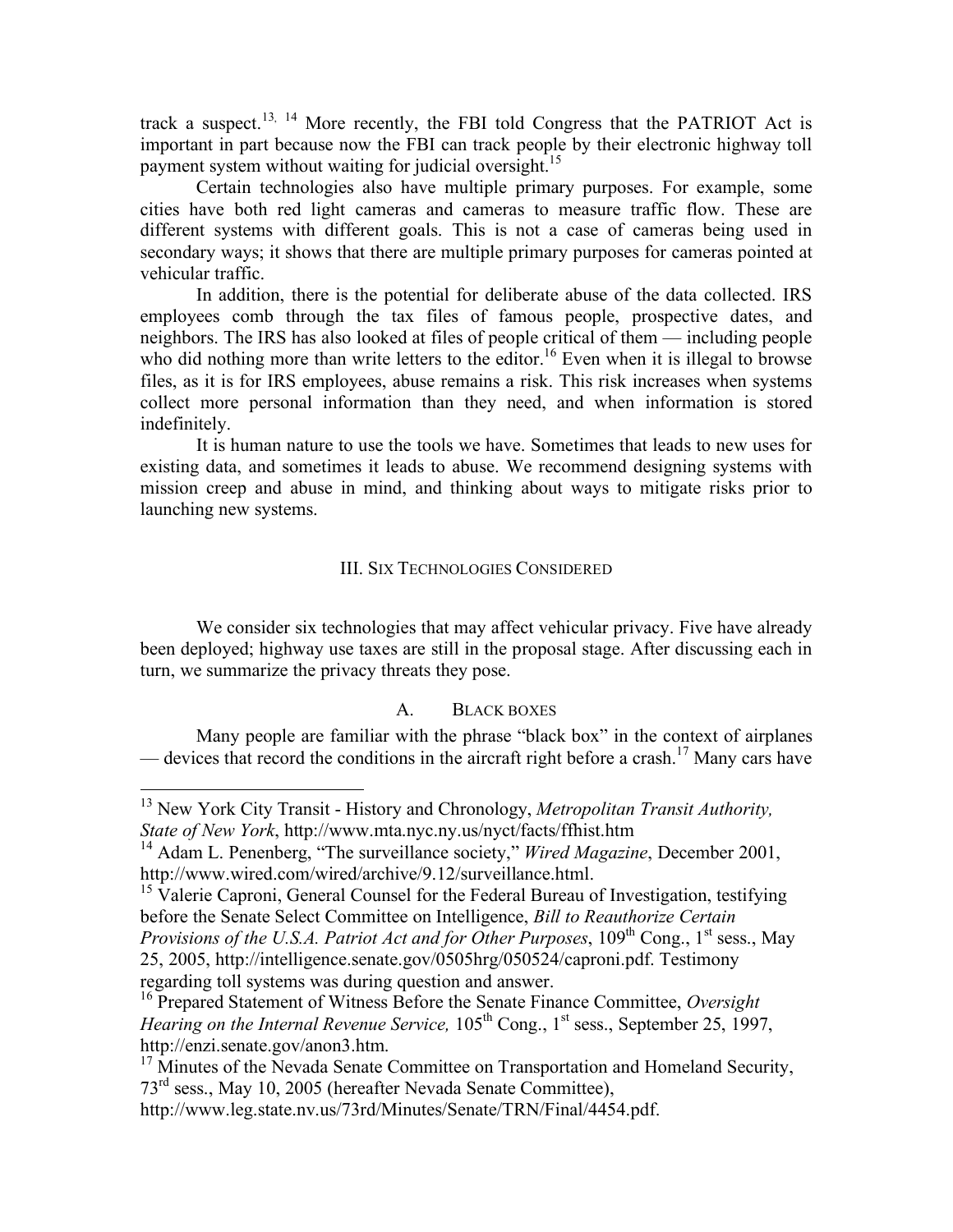similar black boxes, also known as Event Data Recorders (EDRs).<sup>18</sup> As of May, 2005, about 25 million cars in the United States had EDRs.<sup>19</sup> Most people do not know if they have an EDR in their car. About two-thirds of Americans do not even know cars can have event recorders at all.<sup>20</sup>

### 1. HOW EDRS WORK

EDRs sit under the front seat in a car and collect information from the car's systems.<sup>21</sup> EDRs are usually installed at the time a car is manufactured, but there are also after-market EDRs that can be installed.<sup>22</sup>

Cars moved from mechanical systems to electronic systems about twenty years ago. Electronic systems monitor different parts of a car with a set of sensors. An Electronic Control Unit (ECU) collects information from sensors, processes the information, and sends instructions to various subsystems. EDRs capture electronic information and store it for a brief amount of time.<sup>23</sup>

Different EDRs capture different data. EDRs vary by automobile model, and newer EDRs generally capture more data than early EDRs. For instance, a 1995 Cadillac Deville EDR monitors four things: how long it took for the airbag to deploy, whether the driver was wearing a seat-belt, deceleration for the 300 milliseconds after the airbag deployed, and whether the airbag was turned off. On the other hand, a 2001 Ford Crown Victoria EDR monitors twelve different things. <sup>24</sup> EDRs usually store less than ten seconds of data, frequently far less.<sup>25</sup>

### 2. ORIGINAL USE

United States car makers began to install primitive EDRs in the late 1970s, with more sophisticated versions in the last 1990s. Car makers used EDRs to collect data after crashes, and to improve car safety. They answered questions such as: Did the airbag deploy as designed? Did someone step on the gas instead of the brake?<sup>26</sup> Car

http://www.harristechnical.com/downloads/cdrlist.pdf (accessed September 21, 2006).<br><sup>25</sup> Edgar, "Logging Your Every Driving Moment," (see n. 23).<br><sup>26</sup> Spooner, "Rocky road for car 'Black Boxes'," (see n. 18).

 <sup>18</sup> John G. Spooner, "Rocky Road for Car 'Black Boxes'," *CNET News.com*, March 9, 2005, http://news.com.com/Rocky+road+for+car+black+boxes/2009-1041\_3-

<sup>&</sup>lt;sup>19</sup> Nevada Senate Committee (see n. 17).<br><sup>20</sup> Associated Press, "Evidence From Black Boxes in Cars Turns Up in Courts,"

*FOXNews.com*, June 28, 2003, http://www.foxnews.com/story/0,2933,90673,00.html.<br><sup>21</sup> The Volpe National Trasportation Systems Center, "Highlights," The Volpe National Trasportation Systems Center, March/April 2004,

http://www.volpe.dot.gov/infosrc/highlts/pdf/03-0404.pdf.<br><sup>22</sup> Nevada Senate Committee (see n. 17).<br><sup>23</sup> Julian Edgar, "Logging Your Every Driving Moment," *Silicon Chip Online*, November 17, 2003, http://www.siliconchip.com.au/cms/A\_30802/article.html. <sup>24</sup> *Harris Technical Services*, "Motor Vehicle Event Data Recorders,"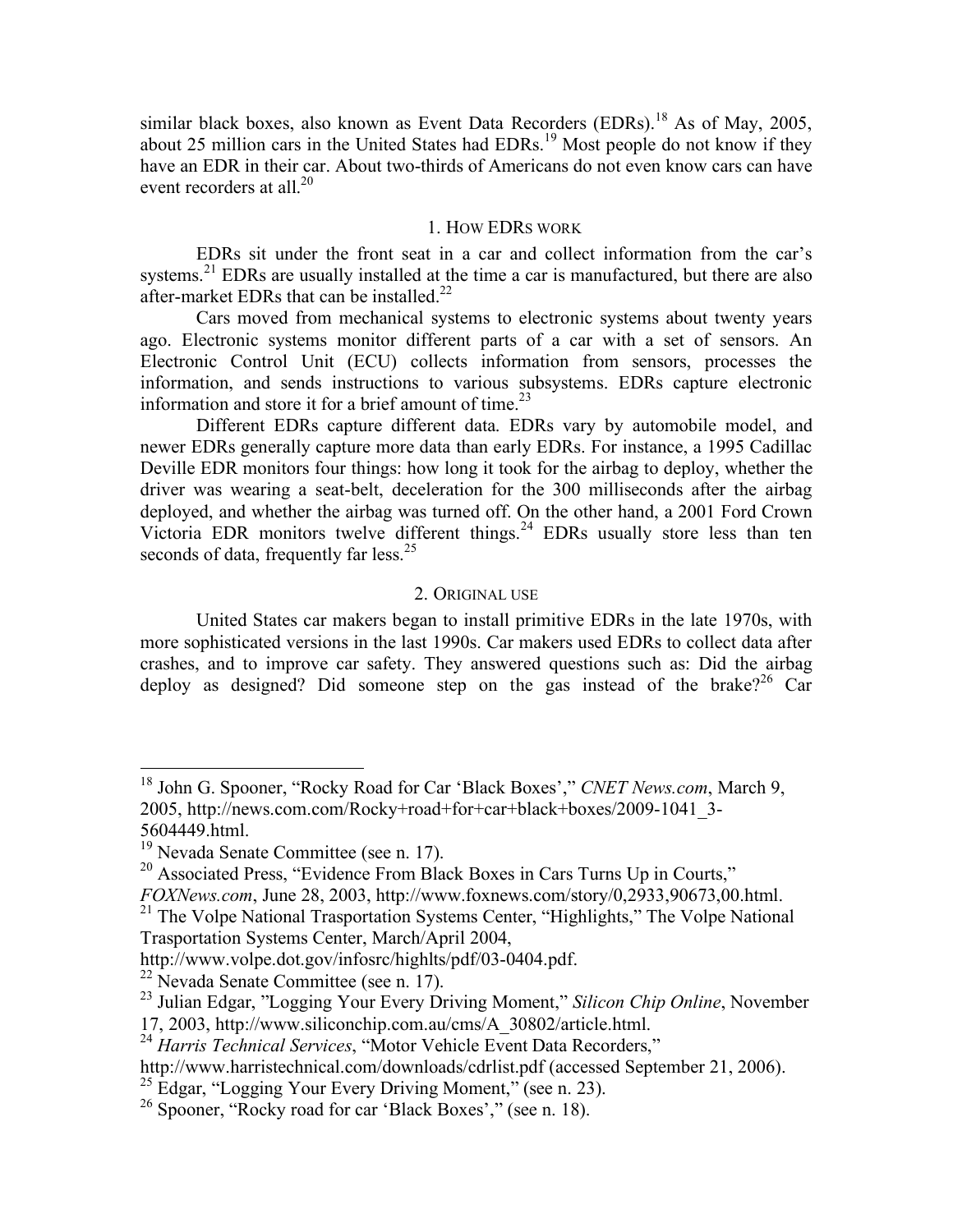manufacturers were able to access data when people brought cars to the dealership for repairs. 27

# 3. NEW USES

Today, EDRs are used in several ways:

- **Understanding accidents**. Data from EDRs can be used to make cars safer. For example, if people hit the gas when they meant to hit the brakes, it suggests an opportunity to redesign the car's layout.<sup>28</sup>
- **Court cases, particularly to establish excessive speed.** The star witness in many cases has been data from EDRs. In most cases it has been used to find a driver guilty, but in at least one case it has been used to establish innocence.<sup>29, 30, 31</sup>
- **Monitoring teens.** A commercial product taps into EDRs to signal drivers that they are cornering too hard, driving too fast, or braking too aggressively. It emits a clicking tone that gets progressively louder if the driver's behavior doesn't change. It also logs data from EDRs, which allows parents to find out if their teens have driven the family sedan in excess of the speed limit.<sup>32</sup>
- **Insurance companies.** Most drivers have insurance, so court cases often involve two companies fighting it out to determine liability. <sup>33</sup> In addition, Progressive Insurance had a pilot program that offered discounted rates to "good drivers" who turned over EDR data that they stored on a second chip that customers mailed back to Progressive. Discounts were offered for people who drove lower distances, drove at particular times, and drove under seventy-five miles per hour.<sup>34</sup>

Data on EDRs is particularly relevant in legal cases with fatal crashes. Excessive speed can be used to support a contention of negligence; a jury could find a speeding driver was not acting within the reasonable person standard. For speeds in excess of

 <sup>27</sup> Bob Gritzinger, "Under the Hood, with Big Brother," *AutoWeek*, November, <sup>8</sup> 2004,

http://www.autoweek.com/apps/pbcs.dll/article?AID=/20041108/FREE/411080714.<br><sup>28</sup> Associated Press, "NTSB wants black boxes in passenger vehicles," *FOXNews.com*, August 3, 2004, http://www.foxnews.com/story/0,2933,127945,0

<sup>&</sup>lt;sup>29</sup> David Hechler, "Pandora's high-tech boxes hit the courts," *The National Law Journal*,

October 20, 2003, http://www.law.com/jsp/nlj/PubArticleNLJ.jsp?id=1066080441829. <sup>30</sup> Associated Press, "Evidence From Black Boxes in Cars Turns Up in Courts," (see n.

<sup>20).&</sup>lt;br><sup>31</sup> Harris Technical Services, "EDR Case Law,"

http://www.harristechnical.com/cdr5.htm.<br><sup>32</sup> Spooner, J. "Rocky road for car 'Black Boxes'," (see n. 18).<br><sup>33</sup> Progressive Auto Insurance, "Black Box a Reality Big Brother is Here! - Progressive to Use Data-Logging Device," *The Auto Channel*, August 9, 2004, http://www.theautochannel.com/news/2004/08/09/208150.html.

 $134$  Dawn Love, "Progressive's Black Box: Is Big Brother Good for the Industry," *Insurance Journal*, December 6, 2004,

http://www.insurancejournal.com/magazines/southeast/2004/12/06/features/50322.htm.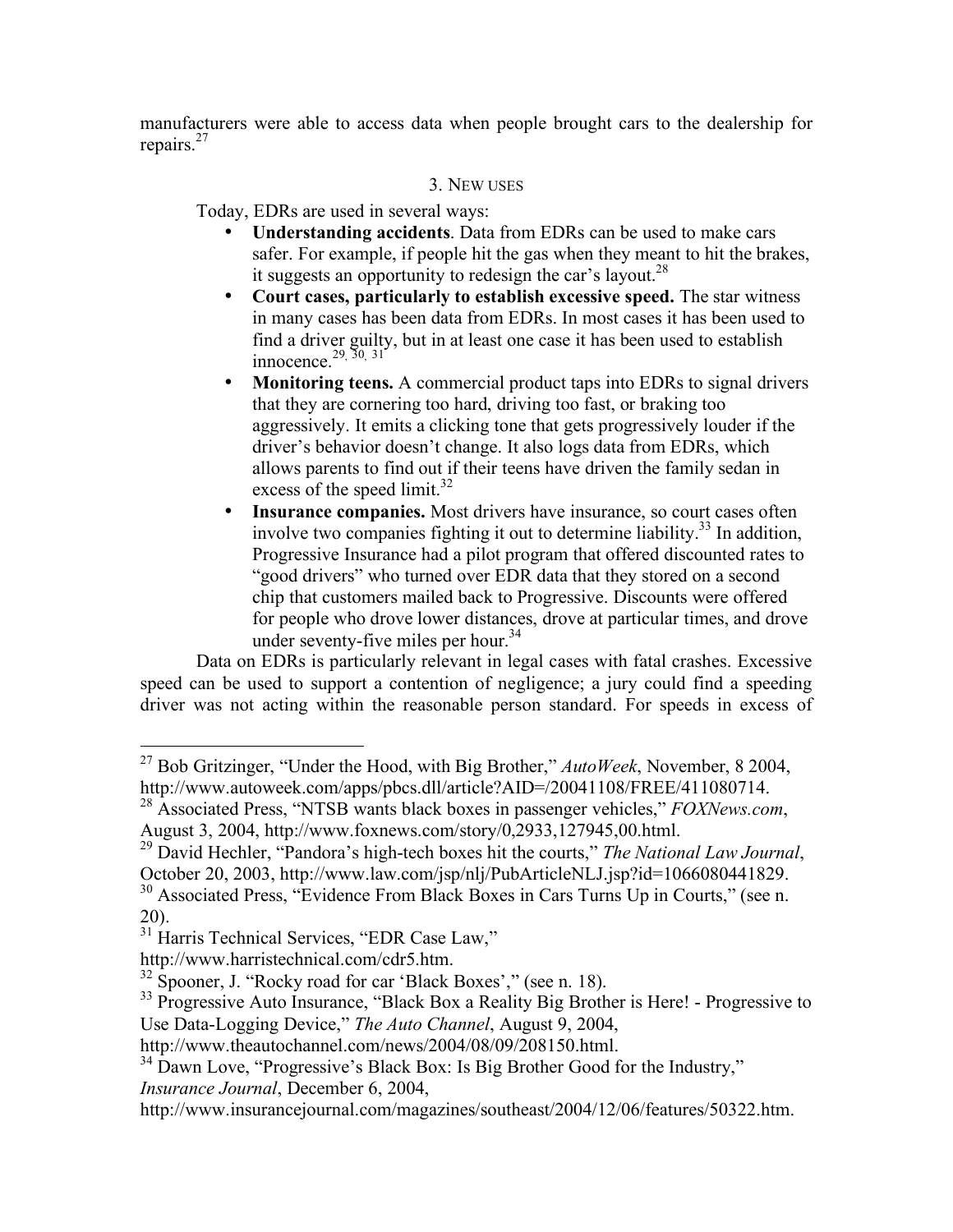twenty miles per hour over the speed  $\text{limit}^{35}$ , some states apply a strict liability standard<sup>36</sup>, which holds the driver at fault for whatever else occurs even if the driver would not otherwise be found to have intentionally or negligently committed a crime.<sup>37</sup>

Insurance is probably the second most important use of EDR data. As the Los Angeles Times reports, "...already there are private sector plans to collect a huge pool of accident data from the recorders with the aim of finding more cost-effective ways to service insurance claims and simplify litigation. That sounds good, too, on the face of it. But emerging technologies have a way of beginning as one thing and then oozing Bloblike into something else."<sup>38</sup>

# 4. LEGISLATION AROUND BLACK BOX DATA

The National Transportation Safety Board (NTSB) initially opted not to get involved in recommendations over EDRs in cars, saying it liked how the industry was progressing without any new regulation. However, in 2004 the NTSB reversed its stance and called for mandatory EDRs, along with a standard set of data that must be collected.<sup>39</sup>

Case law establishes that court use of EDR data is not barred by either Fourth Amendment or Fifth Amendment concerns. As a report for the National Cooperative Highway Research Program concludes, legal issues around rules of evidence are not a strong concern:

although the data (and the recorder itself ) may be "owned" by the automobile's owner or lessee, that data may almost certainly be used as evidence against that owner (or another driver) in either a civil or criminal case. Certainly nothing within the Federal Rules of Evidence (FRE) or the Fifth Amendment's protection against compelled self-incrimination would exclude the use of data recorded by the EDRs. ...the issue here is not one so much of legal authority to use EDR data in court, but instead what the

<sup>&</sup>lt;sup>35</sup> District of Columbia v. Colts, 282 U.S. 63 (1930) "An automobile is, potentially, a dangerous instrumentality, as the appalling number of fatalities brought about every day by its operation bear distressing witness. To drive such an instrumentality through the public streets of a city so recklessly 'as to endanger property and individuals' is an act of such obvious depravity that to characterize it as a petty offense would be to shock the general moral sense. If the act of the respondent described in the information had culminated in the death of a human being, respondent would have been subject to indictment for some degree of felonious homicide."

http://laws.findlaw.com/us/282/63.html

<sup>36</sup> Virginia Crime Code REC6645M1, Statute 46.2-862(III), http://leg1.state.va.us/cgibin/legp504.exe?000+cod+46.2-862

<sup>&</sup>lt;sup>37</sup> Daniel N. Steven, "Negligence primer," *publishlawyer*.com, 2001, http://www.publishlawyer.com/negligen.htm.

<sup>&</sup>lt;sup>38</sup> Salley Shannon, "Witness on Board," *Los Angeles Times Special Auto Issue*, July 17, 2005, http://www.latimes.com/. The article is also available at the following source: Salley Shannon, "Witness on Board," *Garrett Engineers, Inc.*, http://www.garrettengineers.com/mambo/index.php?option=com\_content&task=view&id=52&Itemid=82.<br><sup>39</sup> Associated Press, "NTSB Wants Black Boxes in Passenger Vehicles," (see n. 28).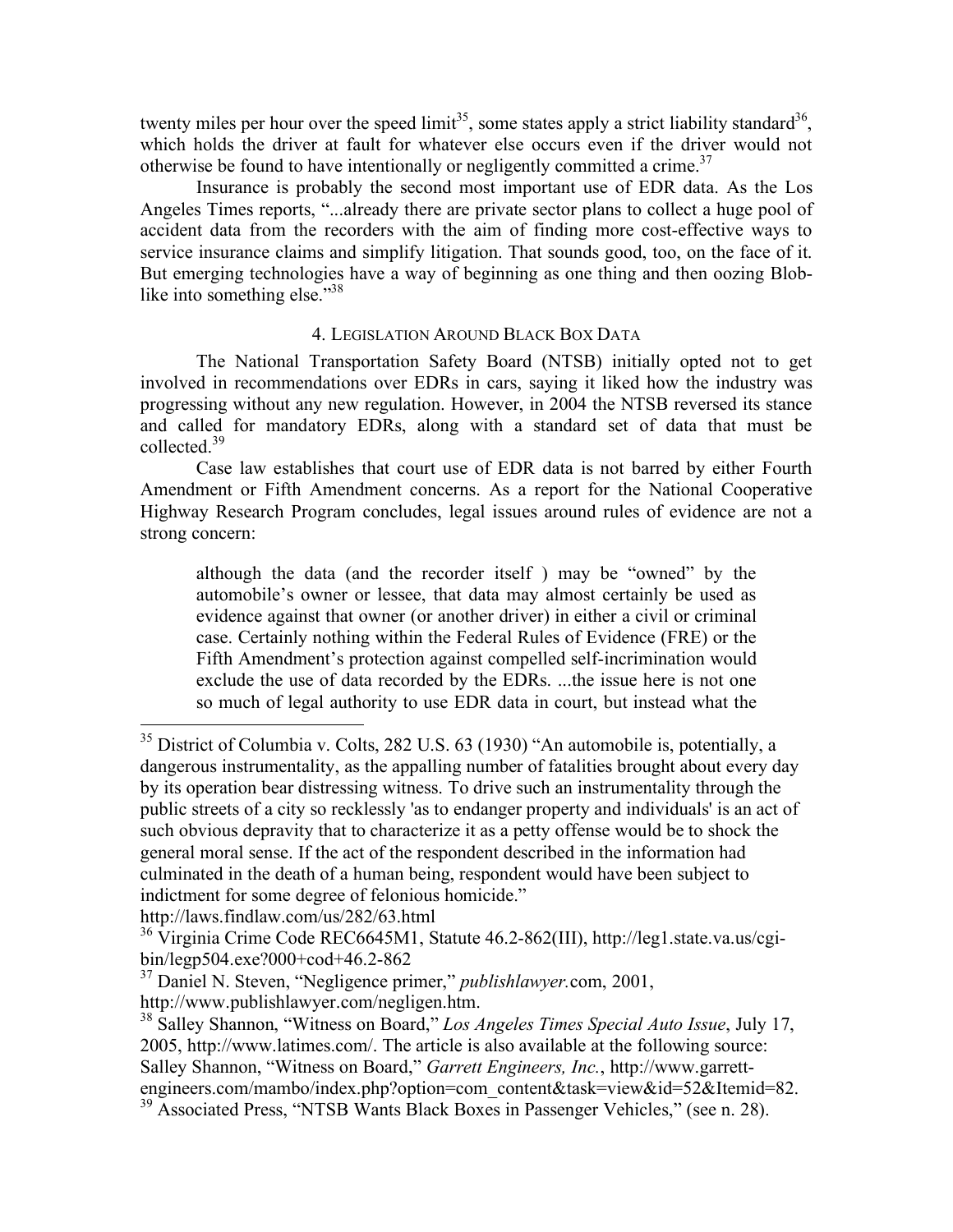public will accept. ...the problem is less a legal concern than it is a battle to mold public perception.<sup>40</sup>

More specifically, EDR data is admissible in court under the *Daubert* test, since it "possesses the requisite scientific validity to establish evidentiary reliability".<sup>41</sup> In a privacy-friendly move, California passed a state law in 2004 to require car manufacturers to disclose black boxes by mentioning them in car manuals. Further, the law states that car owners also own the data on their EDRs. <sup>42</sup> California's law has become a model for legislation in other states.<sup>43</sup>

Arkansas, Nevada, North Dakota, and Texas enacted similar legislation in 2005. Eleven other states also considered legislation in 2005, but failed to pass laws during the 2005 session. <sup>44</sup> As of February, 2006, thirteen states are currently considering new legislation. 45

There are minor variations between the state laws. All five carve out an exception that EDR data may be used without consent to perform medical research on crash reactions. North Dakota is unique in specifically barring insurance companies from using EDR data to set insurance rates. Arkansas' law is fairly typical in granting ownership of the data to car owners, yet specifies that the data can be used without the owner's consent in several ways — such as by a court, a police officer with probable cause, the Highway and Transportation Department to calculate fuel taxes or mileage, and EDR data may be entered into any civil or criminal court case if "relevant and reliable."<sup>46</sup>

Data ownership does not appear to curtail facing your car as the star witness in a court case against you. It remains to be seen in practice how these new state laws will change the legal landscape. We await case law.

Insurance companies are frustrated by the new laws, because they need either the owner's permission or a court case to gain access to data. In states with EDR laws, insurance companies cannot use data accessed during car repairs to deny a claim, or raise a customer's rates. At least one car repair center has provided EDR data directly to insurance companies. <sup>47</sup> New state laws also make it more difficult for insurance

 <sup>40</sup> Hampton C. Gabler et al., *Use of Event Data Recorder (EDR) Technology for Highway Crash Data Analysis*, (December 2004), 119-20,

http://onlinepubs.trb.org/onlinepubs/nchrp/nchrp\_w75.pdf.<br><sup>41</sup> Ibid, 160.<br><sup>42</sup> Hechler, "Pandora's High-tech Boxes Hit the Courts" (see n. 29).

<sup>&</sup>lt;sup>43</sup> Nevada Senate Committee (see n. 17).  $44$  National Conference of State Legislatures, "2005 Legislation Related to Event Data Recorders ("Black Boxes") in Vehicles,<br>http://www.ncsl.org/programs/lis/privacy/blackbox05.htm.

<sup>&</sup>lt;sup>45</sup> National Conference of State Legislatures, "2006 Legislation Related to Event Data Recorders ("Black Boxes") in Vehicles,"<br>http://www.ncsl.org/programs/lis/privacy/blackbox06.htm.

 $46$  David Reddick, "Regulating Event Data Recorders: How Should Insurers React to New State Laws*?", NAMIC* Online, July, 2005, 2

http://www.namic.org/insbriefs/050722BlackBox.pdf. <sup>47</sup> Charles Baker, "Black Box FAQs," *Collision Repair Industry INSIGHT*, November, 2005, http://www.collision-insight.com/news/archives/200511-feature.htm.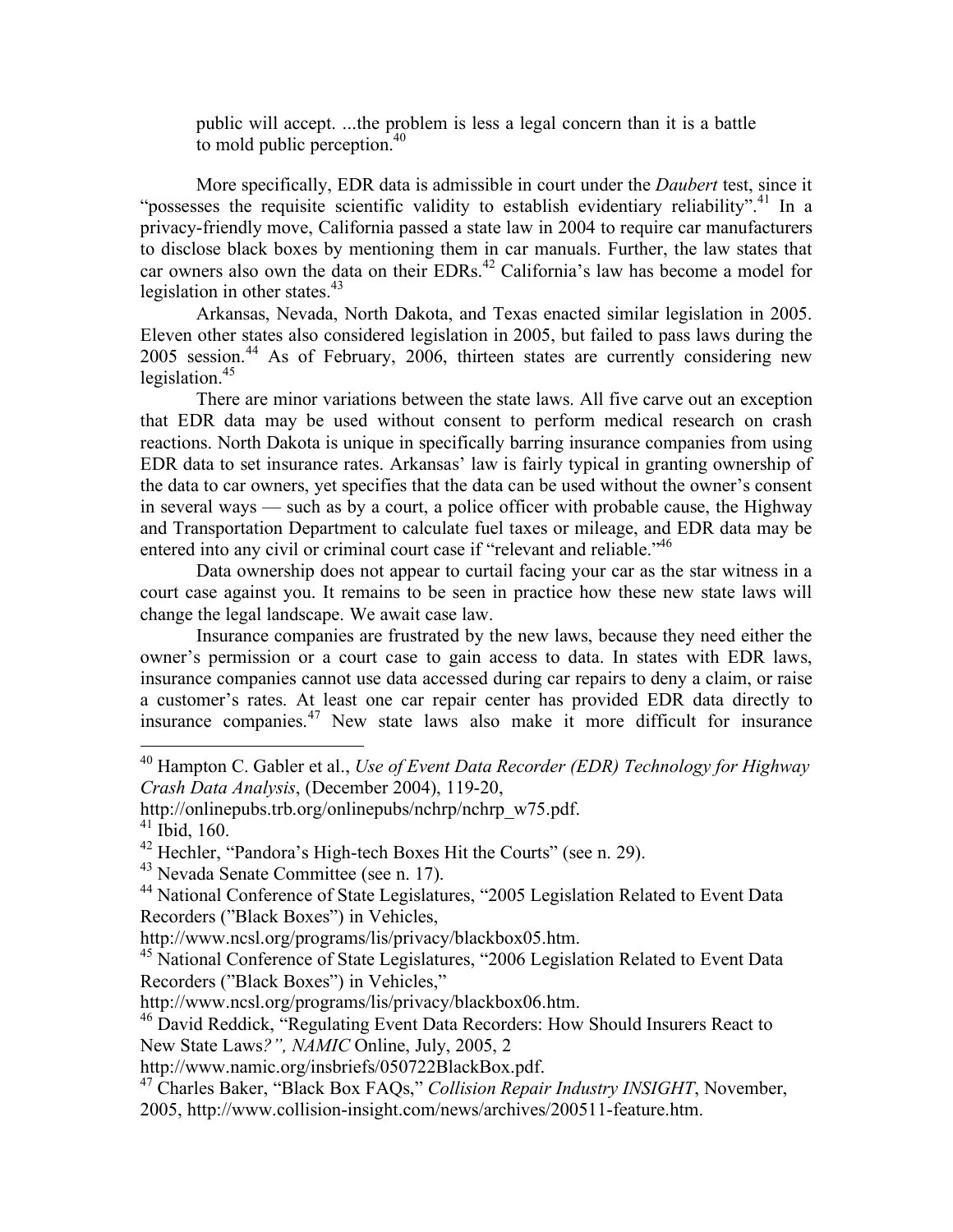companies to charge rates based on mileage. <sup>48</sup> Researchers are looking at the economic implications of a system called pay-as-you-drive-and-you-save (PAYDAYS) to determine how to tie insurance rates to mileage.<sup>49</sup>

#### 5. PRIVACY CONCERNS

If consumers tamper with the EDRs in their cars, they will also interfere with the signals that tell air bags to deploy or car seat belts to adjust during a crash.<sup>50</sup> Because seat belts are mandatory, it may be illegal to attempt to disable EDRs. In Montana, New Hampshire and New Jersey, new bills would explicitly give owners permission to turn off EDR data collection, even though it means disabling the airbags in the process. 51

Privacy advocates are frustrated that in most states, car owners do not know EDRs are in their cars, consumers do not have the choice to turn off EDRs, and there are no guidelines limiting who can access EDR data or what it can be used for.<sup>52</sup>

ERDs pose several risks. EDRs are seen as evidence rather than self-incrimination which can give rise to criminal and civil liability. ERDs also pose the risk of adverse insurance policy changes.

## B. TRAFFIC CAMERAS

Traffic cameras evolved from a system designed by race car driver Maurice Gatsonides. Frustrated by inaccuracies from stop watches, Gatsonides developed a series of automated ways to time cars.<sup>53</sup>

Red light cameras take photographs of cars that run red traffic lights. They catch both cars that continue through the intersection after a yellow signal, and cars that edge into the intersection before the light turns green. The cost and size of video cameras has plunged, which is a key factor in adoption. Red light cameras were introduced in the United States over forty years ago, but it has been in the last ten years that they have become pervasive. 54

Traffic cameras are also used in a variety of contexts other than monitoring red lights. Traffic cameras are also used to measure speed and issue speeding tickets. Many cities use cameras to monitor traffic flow. This way they can find more efficient routes

 <sup>48</sup> Reddick, "Regulating Event Data Recorders: How Should Insurers React to New State Laws?" (see n. 46).<br><sup>49</sup> Allen Greenberg, "Applying Mental Accounting Concepts in Designing Pay-Per-Mile

Auto Insurance Products," *Federal Highway Administration*, *Office of Policy*, November

<sup>21, 2005,</sup> http://www.mdt.mt.gov/research/docs/trb\_cd/Files/06-2976.pdf.<br><sup>50</sup> Shannon, "Witness on Board" (see n. 38).<br><sup>51</sup> Baker, "Black Box FAQs," (see n. 47).<br><sup>52</sup> Kelley Beaucar Vlahos, "Privacy Experts Shun Black Boxe

sapplements. 2004, and the Cameras," *ITV Motoring*, May 10, 2001, http://www.itv-<br>motoring.com/columns/ross finlay/1510.asp.

<sup>&</sup>lt;sup>54</sup> Tom Harris, "How Red-light Cameras Work," *HowStuffWorks*,

http://electronics.howstuffworks.com/red-light-camera6.htm.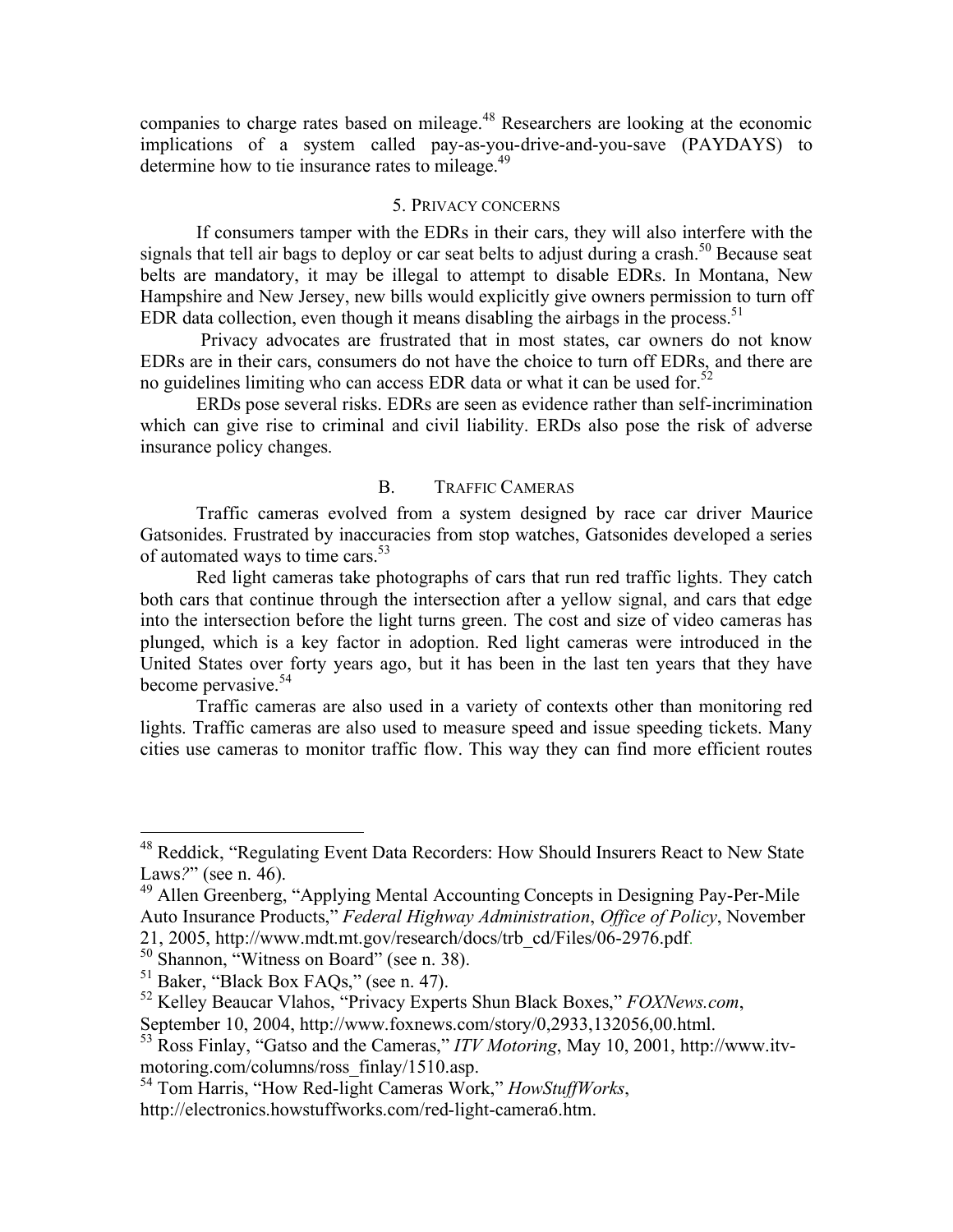for emergency vehicles, and can adjust traffic signals to better handle congestion, for example, after a football game.<sup>55</sup>

# 1. HOW TRAFFIC CAMERAS WORK

Systems vary widely. A typical red light camera system works with roadway sensors that communicate with traffic lights.<sup>56</sup> When a car enters an intersection while the light is red, the sensor sends a message to a camera.<sup>57</sup> The camera captures an image of the car in the intersection.<sup>58</sup> Cameras are usually mounted high above the road, and generally operate in pairs to confirm that the car crossed into the intersection.<sup>59</sup> Cameras operate in the infrared frequency and bathe the intersection in infrared light so they can get images at night.<sup>60</sup> The cameras then send the images to a central computer for processing. $61$ 

Different systems capture different levels of detail. At minimum, systems capture the vehicle's license plate.<sup>62</sup> In the early days of red light cameras, a clerk would look at the picture of the license plate, look up the registration information for the vehicle, and send a ticket to the owner.<sup>63</sup> Today, the process is typically contracted out to a firm that uses image-processing software to automatically process the image and determine the license plate.<sup>64</sup> The license plate number can then either be sent to the municipality to look up in a computer database, or municipalities can grant access directly to registration databases.<sup>65</sup> Some systems still use film rather than digital cameras.<sup>66</sup> In that case, a worker must go to each camera to collect the negatives and install new film.<sup>67</sup>

Most cameras show the make, model, and color of the car.<sup>68</sup> Cameras record the time and date the image was taken.<sup>69</sup> Because cameras are usually used in pairs, it is generally possible to calculate a vehicle's speed.<sup>70</sup>

- 
- 

 <sup>55</sup> Michael Learmonth, "Say Cheese," *Metroactive*, February 6, 1997,

http://www.metroactive.com/papers/metro/02.06.97/traffic-camera-9706.html.<br><sup>56</sup> Harris, "How Red-light Cameras Work," (see n. 54)<br><sup>57</sup> Ibid.

 $\begin{bmatrix} 58 \\ 59 \\ 1 \end{bmatrix}$  Ibid.<br>  $\begin{bmatrix} 60 \\ 61 \\ 1 \end{bmatrix}$  Ibid.

 $^{62}$ Yoram Hofman, "License Plate Recognition - A Tutorial," May 2, 2004, http://www.licenseplaterecognition.com.<br>
<sup>63</sup> Ibid.<br>
<sup>65</sup> Ibid.<br>
<sup>66</sup> Matt Labash, "Inside the District's Red Lights," *The Daily Standard*, April 1, 2002,

http://www.weeklystandard.com/Content/Public/Articles/000/000/001/078ftoqz.asp?pg=

 $rac{2}{67}$  Ibid.

<sup>&</sup>lt;sup>68</sup> Learmonth, "Say Cheese," (see n. 55).<br><sup>69</sup> Ibid. <sup>70</sup> Ibid.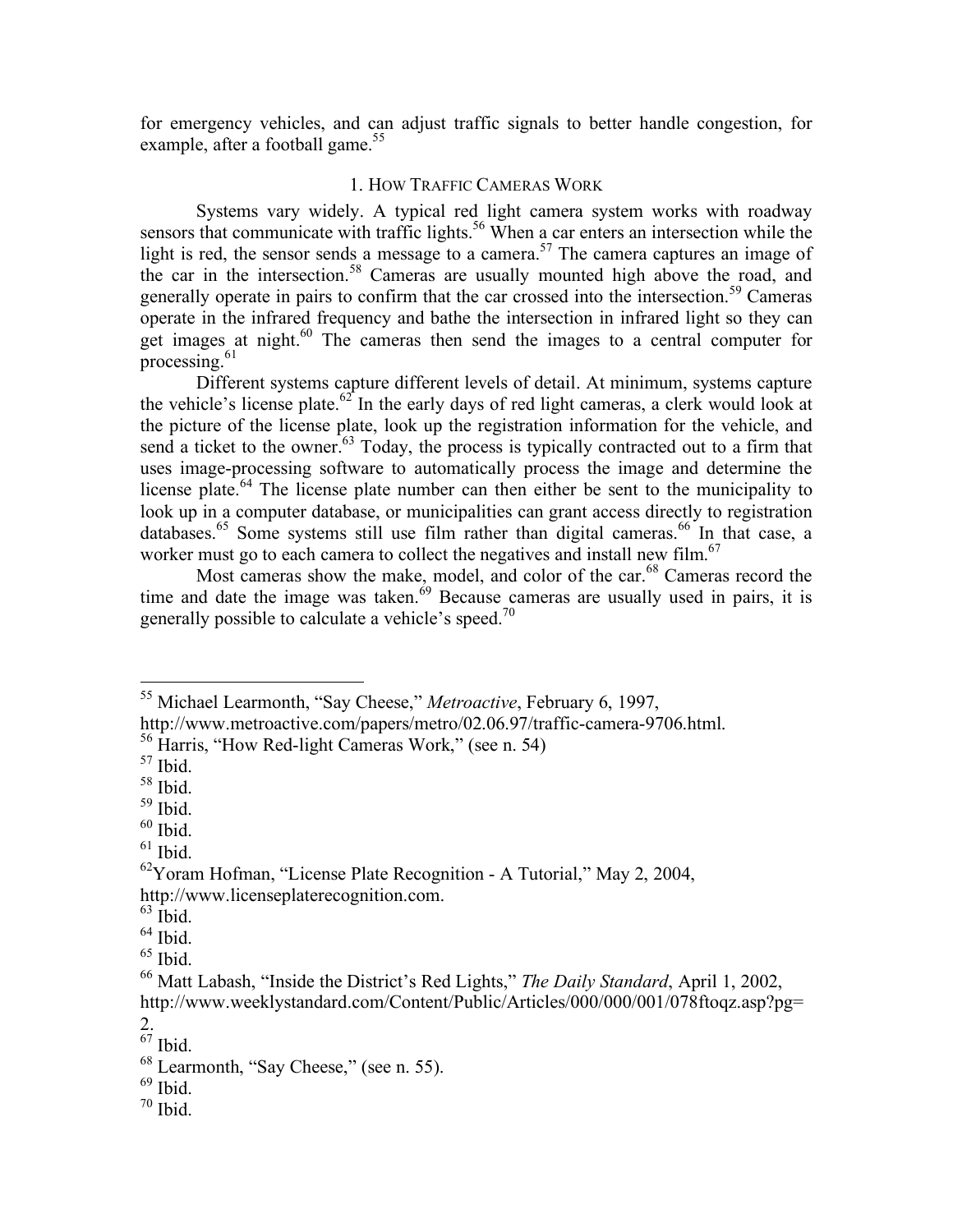Even though most cameras are infrared, it is usually possible to determine the race of the driver and any passengers. Less common, some systems also use image recognition software to identify drivers and passengers. Automated facial recognition is used in security systems to grant access to corporate parking lots.<sup>71</sup>

### 2. ORIGINAL USES

Traffic cameras were presented as a way to enhance safety. Some of the reasons given for installing cameras include:

- Red light cameras act as a deterrent for running red lights, thus preventing accidents.<sup>72</sup>
- Speed trap cameras act as a deterrent against excessive speed, again preventing accidents.<sup>73</sup>
- Video cameras in police cars document officers' conduct, which decreases police brutality. 74
- Traffic cameras monitor the flow of traffic on highways and main roads to help emergency vehicles find the fastest route to an accident. They also help reduce congestion, because traffic signals can be adjusted to respond to conditions. 75

### 3. NEW USES

Red light cameras capture images of crashes. These images can be used to determine which driver was at fault.<sup>76</sup>

Red light cameras are a substantial revenue source for local governments. Washington, D.C.'s red light camera system generated \$18 million in tickets from 1999 to 2002.<sup>77</sup> D.C.'s photo radar system (automated fines for speeding) made \$9 million in its first seven months of operation.<sup>78</sup> While raising funds from people who break the law is not necessarily a bad thing, there are concerns that local governments are installing red light cameras strictly as a source of profit, rather than out of concern for citizens' wellbeing.

<sup>&</sup>lt;sup>71</sup> Hofman, "License Plate Recognition - A Tutorial" (see n. 62).<br><sup>72</sup> "Digital enforcement for speeding and red light," Institute for Traffic Care,

http://www.itctraffic.com/camera.htm.<br><sup>73</sup> Ibid. <sup>74</sup> Jim Herron Zamora, "Oakland Cops May Go to Video; City Wants Cameras in Police Cars," *The San Francisco Chronicle*, February 2, 2004, http://www.sfgate.com/cgibin/article.cgi?f=/c/a/2004/02/02/BAGOA4MSAC1.DTL&hw=video+camera&sn=052& sc=203.<br><sup>75</sup> Learmonth, "Say Cheese," (see n. 55).<br><sup>76</sup> TheNewspaper.com, "The Red Light Running Crisis: Is it Intentional?", May 2001,

http://www.thenewspaper.com/rlc/reports/rlcreport6.asp. <sup>77</sup> Erin Mahoney and Joanne Helperin, "Caught! Big Brother May Be Watching You With Traffic Cameras," *Edmunds.com*, October 28, 2004,

http://www.edmunds.com/ownership/driving/articles/42961/article.html. <sup>78</sup> Labash, "Inside the District's Red Lights," (see n. 66).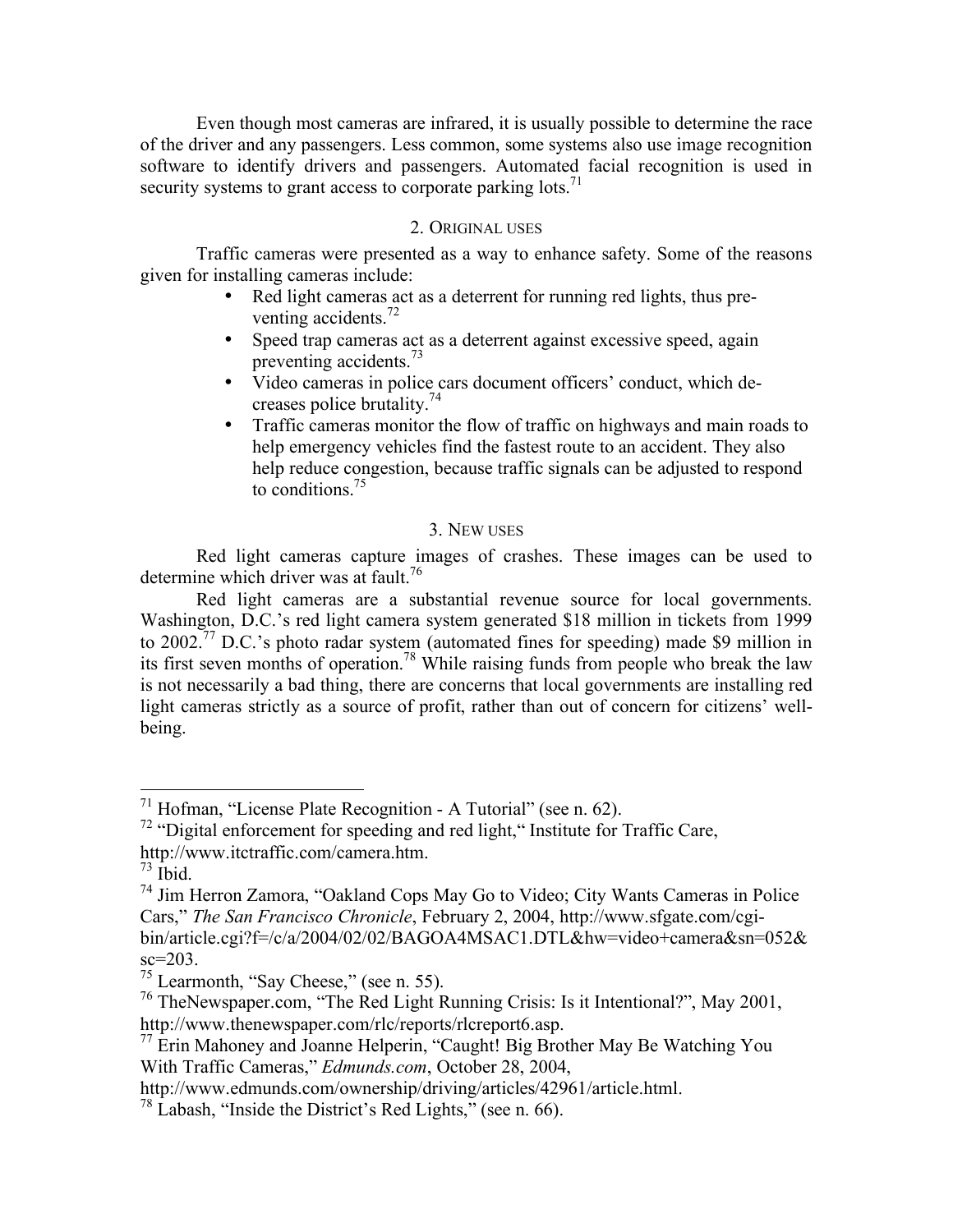Red light cameras were supposed to reduce accidents because fewer people would run lights. However, there is evidence to show that red light cameras cause accidents: drivers slam on their brakes to avoid tickets, which leads to an increase in rear-end collisions for the intersections that have red light cameras. In some cases, while rear-end collisions increase, more dangerous T-bone accidents decrease.<sup>79</sup> However, the details appear to vary widely. For example:

- Fort Collins, Colorado had an 83% increase in accidents.<sup>80</sup>
- Portland, Oregon had a 140% increase in rear-end collisions.<sup>81</sup>
- The Washington, D.C. area had more than twice as many accidents, and fatal crashes increased 81%.<sup>82</sup>

There is a simple way to decrease the number of people who run red lights: lengthen the time the light is yellow. The Institute of Transportation Engineers (ITE) decreased their recommended yellow light length by as much as a third since the 1970s recommendations.<sup>83</sup> Yellow lights were once four to six seconds long, and are now typically 3 to 4 seconds.<sup>84</sup> Eighty percent of motorists who run red lights do so in the first second the light turns red — time when it would still be yellow, under the older guidelines.<sup>85</sup> The ITE suggests that instead of longer yellows that allow drivers to react, thanks to traffic cameras, "enforcement can be used instead."<sup>86</sup>

While local governments vigorously deny they are motivated by money rather than safety, it does seem that money factors into decisions. For example, Fort Collins increased the length of yellow lights and saw such a large decline in revenues that they decided to hold off installing new red light cameras, out of fear they might lose money.<sup>87</sup> In Washington, D.C., camera placement did not correlate with the intersections with the greatest number of accidents. Instead, contractors helped the city identify intersections likely to generate the greatest number of infractions — and profits.<sup>88</sup> Similar placement

 <sup>79</sup> Del Quentin Wilber and Derek Willis, "D.C. Red Light Cameras Fail to Reduce Accidents," *washingtonpost.com*, October 4, 2005, http://www.washingtonpost.com/wp-

<sup>80</sup> TheNewspaper.com, "Colorado Study: Red Light Cameras Increase Accidents 83 Percent," October, <sup>30</sup> 2005, http://www.thenewspaper.com/news/07/740.asp. <sup>81</sup> Anna Song, "Do Red Light Cameras Pose Safety Problems?", *KATU News*, November

<sup>11,</sup> 2005,

http://72.14.209.104/search?q=cache:m2NTeKEiEI0J:www.katu.com/printstory.asp%3FI D%3D81073+%22do+red+light+cameras+pose+safety+problems%22&hl=en&gl=us&ct

<sup>=</sup>clnk&cd=2.<br><sup>82</sup> Wilber and Willis, "D.C. Red-light Cameras Fail to Reduce Accidents," (see n. 79). Matthew Labash, "The Yellow Menace," *The Daily Standard*, April 2, 2002,

http://www.weeklystandard.com/Content/Public/Articles/000/000/001/079bkyhi.asp?pg=  $^{2.}_{84}$  Ibid.

<sup>&</sup>lt;sup>85</sup> Ibid.<br><sup>86</sup> Ibid.<br><sup>87</sup> TheNewspaper.com, "Colorado Study: Red Light Cameras Increase Accidents 83 Percent," (see n. 80).<br><sup>88</sup> Labash, "The Yellow Menace," (see n. 83).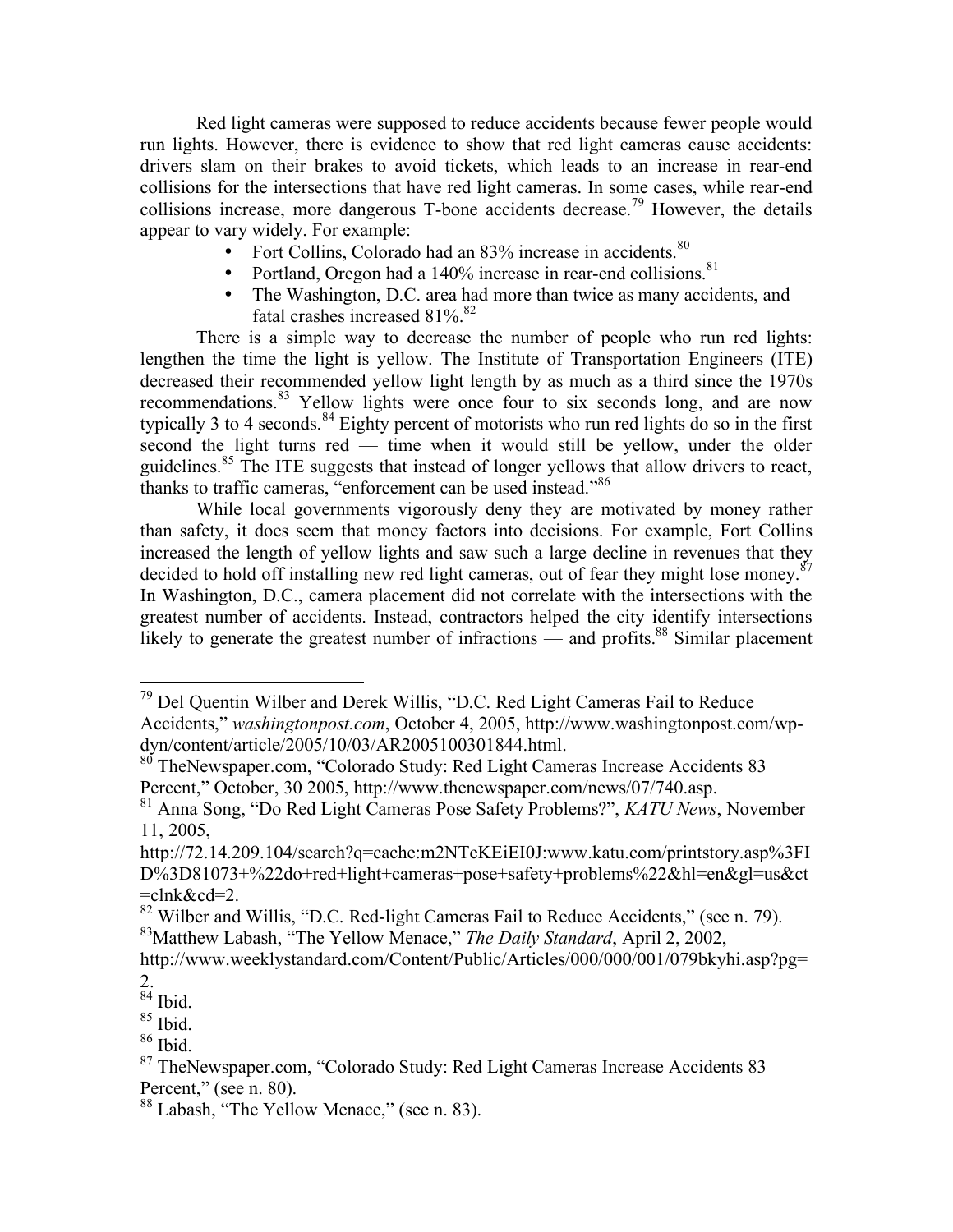trends have been documented in Charlotte, North Carolina and San Diego, California. Intersections at the bottom of hills with yellow lights of three seconds or less are particularly popular. 89

#### 4. PRIVACY CONCERNS

Perhaps the most alarming use of traffic cameras is illustrated in China. Cameras used to measure traffic congestion around Tiananmen Square provided images the Chinese government broadcast on TV, and helped them round up student leaders who had escaped the 1989 massacre.<sup>90</sup> Today, China is installing more cameras in the Tibet Autonomous Region.<sup>91</sup> The stated reason is that cameras are used to track traffic congestion, even though several areas where they are installing cameras have only pedestrian traffic. 92

In the United States, there is no law that mandates municipalities need a data retention policy. It is entirely possible that images could be archived for years, then sifted through with facial recognition software to retroactively determine the movements of a person of interest.

Because cameras send photos of the front seat occupants along with a ticket, there have been several reports of red light cameras leading to marital strife. The Cato Institute commented on the story of a woman "who got in hot water when an intersection camera caught her joyriding in her husband's pet sports car — a car he'd forbidden her to drive."<sup>93</sup> Extramarital affairs may also be discovered by traffic photos enclosed with tickets.

Privacy concerns have been cited in decisions not to install cameras, or to remove them. Usually it is "privacy and" — for example, privacy and lack of revenues with longer yellow lights, or privacy and concern that police officers would lose jobs.<sup>94</sup>

# C. GPS TRANSPONDERS

Global Positioning System (GPS) transponders use a system of twenty-four satellites to calculate precise world-wide locations in three dimensions (latitude, longitude, and height).<sup>95</sup>

GPS alone just calculates position. However, GPS is frequently combined with transmitters that send the data to a receiver, or with media (like a hard drive, or a USB flash drive) to capture data for later retrieval.

http://www.cato.org/research/articles/balko-020206.html. <sup>94</sup> The Highway Safety Group, "Red Light Camera Timeline 2002,"

 $89$  Ibid.

<sup>&</sup>lt;sup>90</sup>Greg Walton, "China's Golden Shield: Corporate Complicity in the Development of Surveillance Technology," *Human Rights in China*, June 17, 2002,

http://www.hrichina.org/public/contents/article?revision%5fid=2440&item%5fid=2439.<br><sup>91</sup> Ibid.<br><sup>92</sup> Ibid. 93 Radley Balko, "Not So Candid Camera," *The CATO Institute*, February 6, 2002,

http://www.hwysafety.com/nma\_rlc\_timeline4.htm.<br><sup>95</sup> RadioShack Corporation, "A Guide to the Global Positioning System (GPS)," http://support.radioshack.com/support\_tutorials/gps/gps\_hist.htm.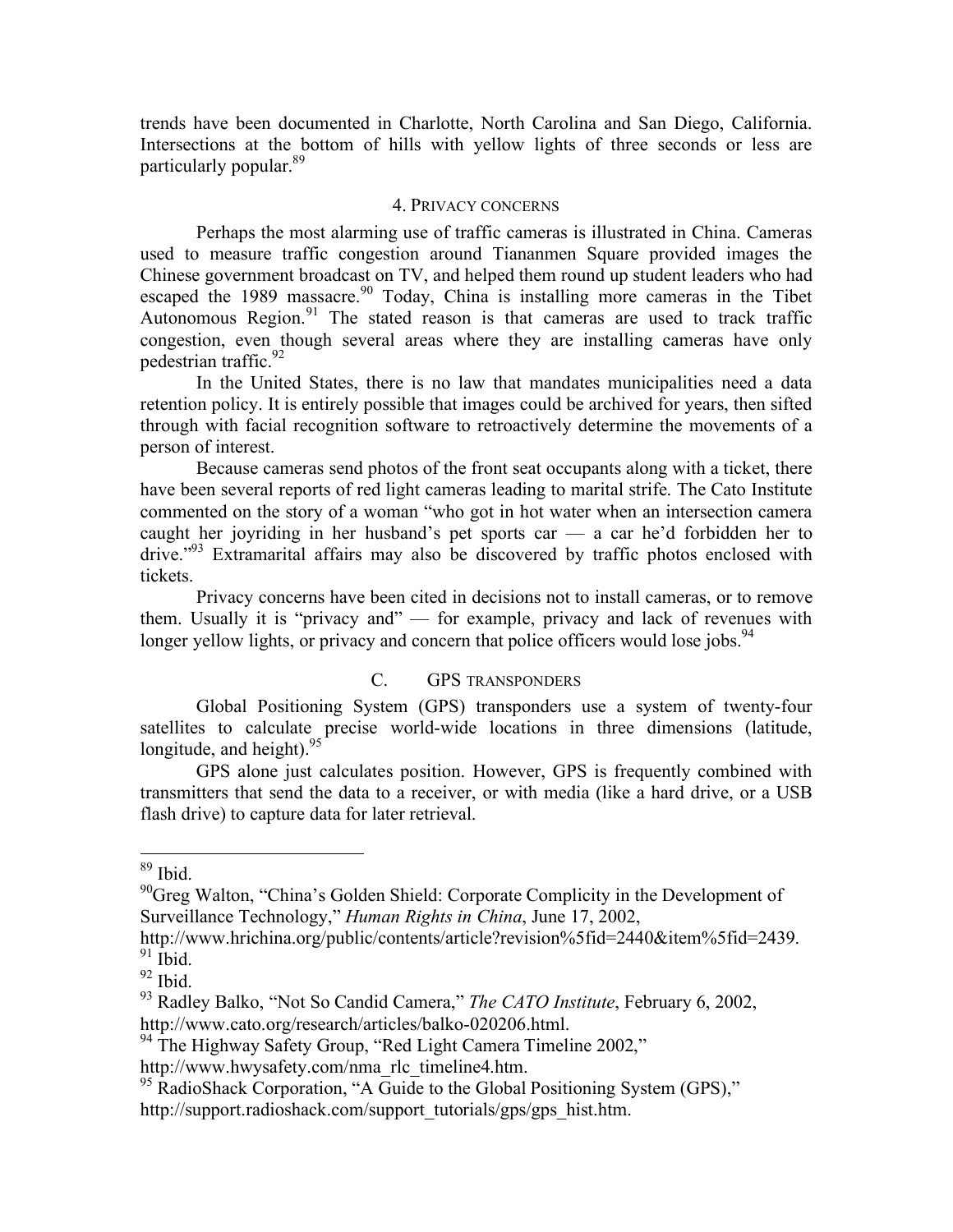#### 1. HOW GPS TRANSPONDERS WORK

GPS transponders can determine their precise location by bouncing signals off of satellites.<sup>96</sup> The satellites have atomic clocks, and calculate time very accurately.<sup>97</sup> GPS was conceived shortly after Sputnik's launch.<sup>98</sup> Scientists realized that since they could track Sputnik's signal and figure out where it was in space, the converse must be true: they can use signals to satellites in space to determine location on earth.<sup>99</sup> GPS transponders use multiple signals from satellites to triangulate position. 100

#### 2. ORIGINAL USE

GPS is a military technology. It was used, and is still used, for troop deployments, supply drops, and bomb targeting.<sup> $101$ </sup>

#### 3. NEW USES

The United States government allowed anyone to use the signal from GPS satellites, free of charge. A wide range of applications developed.<sup>102</sup> Early uses were for ships' navigation.<sup>103</sup> Some computer networks use the time from GPS satellites to ensure they keep time accurately and uniformly. <sup>104</sup> Surveyors use GPS to determine the exact location of property lines.<sup>105</sup>

In automobiles, GPS systems are coupled with map services to show drivers where they are. These systems are advertised as enhancing safety, because lost drivers do not have to "struggle with a large map" or "ask a stranger for directions."<sup>106</sup> However, a study by Privilege Insurance found that GPS-based map systems are more distracting than paper maps. Further, people who own GPS-based map systems are more likely to just start driving without looking for directions first.<sup>107</sup>

General Motors is testing a new system that uses both GPS and a communications system to allow all similarly equipped cars to communicate. The goal is to avoid car

 $\frac{96}{7}$  Ibid.<br>  $\frac{98}{9}$  Ibid.<br>  $\frac{99}{100}$  Ibid.

<sup>&</sup>lt;sup>101</sup> Ibid. <sup>102</sup> Scott Pace et al., "National Interests and Stakeholders in GPS Policy," in *The Global Positioning System: Assessing National Policies* (Santa Monica: The RAND Corporation, 1996), http://www.rand.org/pubs/monograph\_reports/MR614/MR614.sec2.pdf, page 2. <sup>103</sup> Ibid, page 2. <sup>104</sup> Ibid, page 15.

 $105$ Ibid, page 15.

<sup>&</sup>lt;sup>106</sup> "iGuidance Intelligent GPS Navigation," MightyGPS,

http://www.mightygps.com/triptracer/iguidance.htm. <sup>107</sup> Reuters, "Report: In-Car Navigation Systems Can be Dangerous," *ZDNet News.com*, February 21, 2006, http://news.zdnet.com/2100-1035\_22-6041393.html.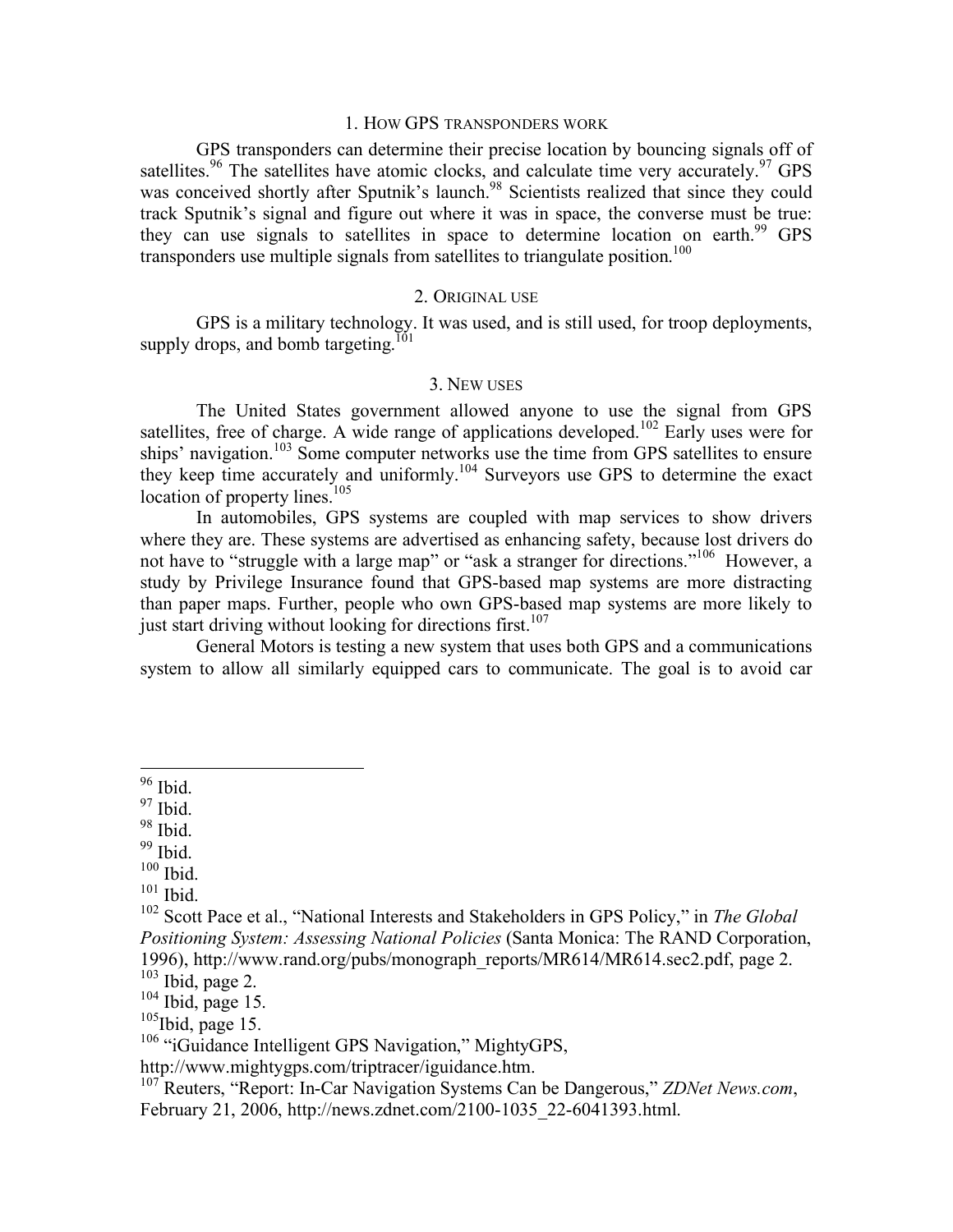crashes. This system is seen as an improvement over existing radar systems since it is not affected by fog, rain, and snow.<sup>108</sup>

#### 4. PRIVACY CONCERNS

Law enforcement uses GPS to automatically track a suspect's car through one of two ways. Police can affix a GPS device to a car, usually hidden underneath and held to the car frame with a magnet, and then return later to retrieve the device and the data. Or, police can use a GPS transponder to broadcast location data in real time. The first GPS case led police to a nine-year-old's body in 2003.<sup>109</sup> National attention focused on this issue as part of the media coverage of the Peterson murder trial, when the court upheld its use  $.110$ 

Courts have held that because GPS functions as an automated replacement for "tailing" a car, it comes under no more judicial oversight. Initially, probable cause was not required.<sup>111</sup> However, the Washington State Supreme Court has since ruled that a warrant is necessary, which in turn necessitates a determination of probable cause.<sup>112</sup>

As of February, 2006, the Los Angeles police department is currently testing a system that allows them to fire GPS darts at moving cars. "Each unit can fire two GPS tracking devices containing a battery and a radio transmitter embedded in an epoxy compound. The tag affixes to the suspect's vehicle and transmits its location via satellite to police headquarters. The system is approved by the National Security Agency".<sup>113</sup>

GPS could be widely deployed on vehicles for an entire community, such as all members of a political or religious group. The records can be saved and matched against other people's data retroactively, for example as part of social network analysis.

GPS could also be used to alert a community about an individual's location. For example, GPS could be used to inform neighbors about a former sex offender's current location. Individuals can even use GPS to spy upon each other. Divorce lawyers and private investigators advertise their use of GPS data to potential clients.<sup>114</sup>

 <sup>108</sup> Jim Mateja, "GM system lets cars talk to each other," *Navigadget*, February 4, 2006, http://www.navigadget.com/index.php/2006/02/04/gm-system-lets-cars-talk-to-eachother. <sup>109</sup> Associated Press, "Cops Challenged on GPS Use," *Wired News*, May 21, 2003,

http://www.wired.com/news/privacy/0,1848,58948,00.html?tw=wn\_story\_related. <sup>110</sup> Rusty Dornin, "Judge Allows GPS Evidence in Peterson Case," *CNN.com*, February

<sup>17, 2004,</sup> http://www.cnn.com/2004/LAW/02/17/peterson.trial/.<br><sup>111</sup> Associated Press, "Cops Challenged on GPS Use," (see n. 109).<br><sup>112</sup> American Civil Liberties Union, "In Landmark Ruling, Washington Supreme Court Says Police Need Warrant for Surveillance with Global Tracking Devices," September 11, 2003, http://www.aclu.org//privacy/spying/14888prs20030911.html. <sup>113</sup> Nadja Brandt, "Los Angeles Turns to GPS Devices to End Deadly Police Chases,"

*Bloomberg.com*, February 21, 2006,

http://www.bloomberg.com/apps/news?pid=10000103&sid=aYPV2SPTS9.o&refer=us

<sup>114</sup> Ben Stevens, "GPS Trackers Foil Cheating Spouses," *South Carolina Family Blog*, August 7, 2005, http://www.scfamilylaw.com/divorce-46-gps-trackers-foil-cheatingspouses.html.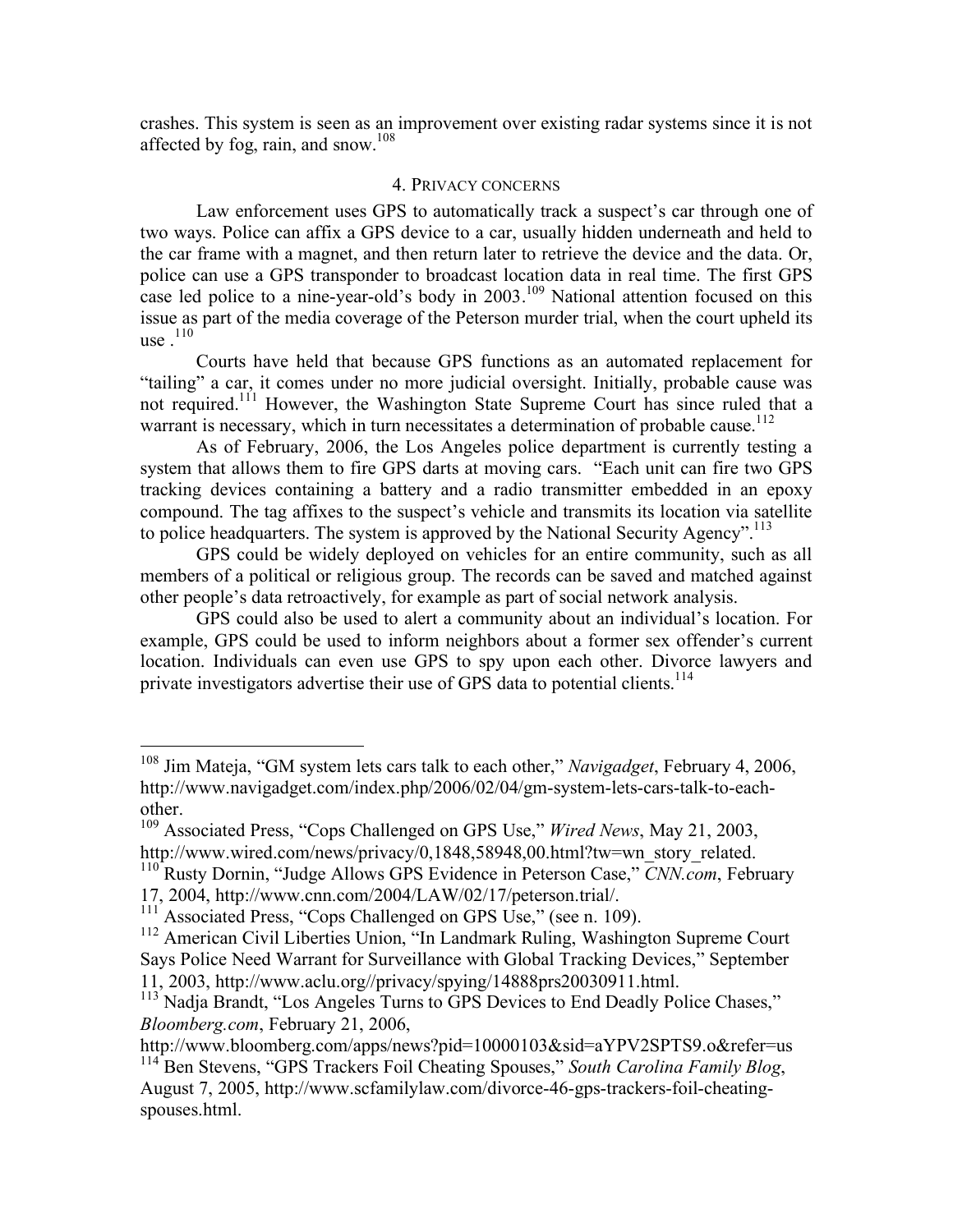### D. ONSTAR

OnStar is a commercial service that alerts the police when cars are in accidents, and offers consumer convenience benefits for a monthly fee. Initially an optional service, since 2004 it has been pre-installed on most General Motors cars. It will be mandatory in all General Motors cars from 2007 forward.<sup>115</sup> Mercedes-Benzes, BMWs and Jaguars use a similar technology to perform the same functions. $^{116}$ 

### 1. HOW ONSTAR WORKS

OnStar's strength is that it uses so many different technologies in combination. OnStar combines GPS transponders for vehicle tracking, a hands-free voice activated cell phone to talk to OnStar employees, and real-time monitoring of data from the car's EDR. OnStar employees can open doors, or turn off car engines without being physically present. 117

### 2. ORIGINAL USE

OnStar was promoted as a safety feature. It can track when airbags deploy, call the cell phone in the car to check for false alarms, and notify the police if appropriate. OnStar was also advertised as a roadside assistance program, and its advertising frequently depicts the service saving people in peril.<sup>118</sup>

### 3. NEW USES

Because OnStar is always on, its data is valuable to law enforcement. The company does require a warrant before it grants access to its databases, and explicitly states that it maintains that policy out of fear it will lose customers over privacy concerns. 119

OnStar realized that with the data it already collects, it can tell how many passengers are in a car. It can also tell the passengers' weight from data it collects to suppress airbags in certain crashes. Using this data, and data concerning the region of a car that was hit during an accident, OnStar can calculate how likely it is that someone is badly injured. This lets the company prioritize calls to emergency services. One of OnStar's engineers was quoted in the press saying, "This is a great secondary use".<sup>120</sup>

### 4. PRIVACY CONCERNS

Privacy experts from the Electronic Frontier Foundation (EFF) and the Electronic Privacy Information Center (EPIC) voiced concerns that the tracking data OnStar collects

<sup>&</sup>lt;sup>115</sup> OnStar, "OnStar and StabiliTrak To Become Standard Equipment on GM Vehicles," http://www.onstar.com/us\_english/jsp/new\_at\_onstar/onstar\_standard\_2007.jsp.<br><sup>116</sup> Shannon, "Witness on Board" (see n. 38).<br><sup>117</sup> OnStar, "OnStar Vehicle Diagnostics,"

http://www.onstar.com/us\_english/jsp/ovd/index.jsp (accessed September 21, 2006). <sup>118</sup> Ibid.

<sup>&</sup>lt;sup>119</sup> Robert Block, "In Terrorism Fight, Government Finds a Surprising Ally: FedEx," *post-gazette.com*, May 26, 2005, http://www.post-gazette.com/pg/05146/510879.stm. <sup>120</sup> Rachel Konrad, "Car-Tracking System: Promises, Potholes," *ZDNet Technology*

*News*, August 1, 2002, http://news.zdnet.com/2100-9595\_22-947519.html.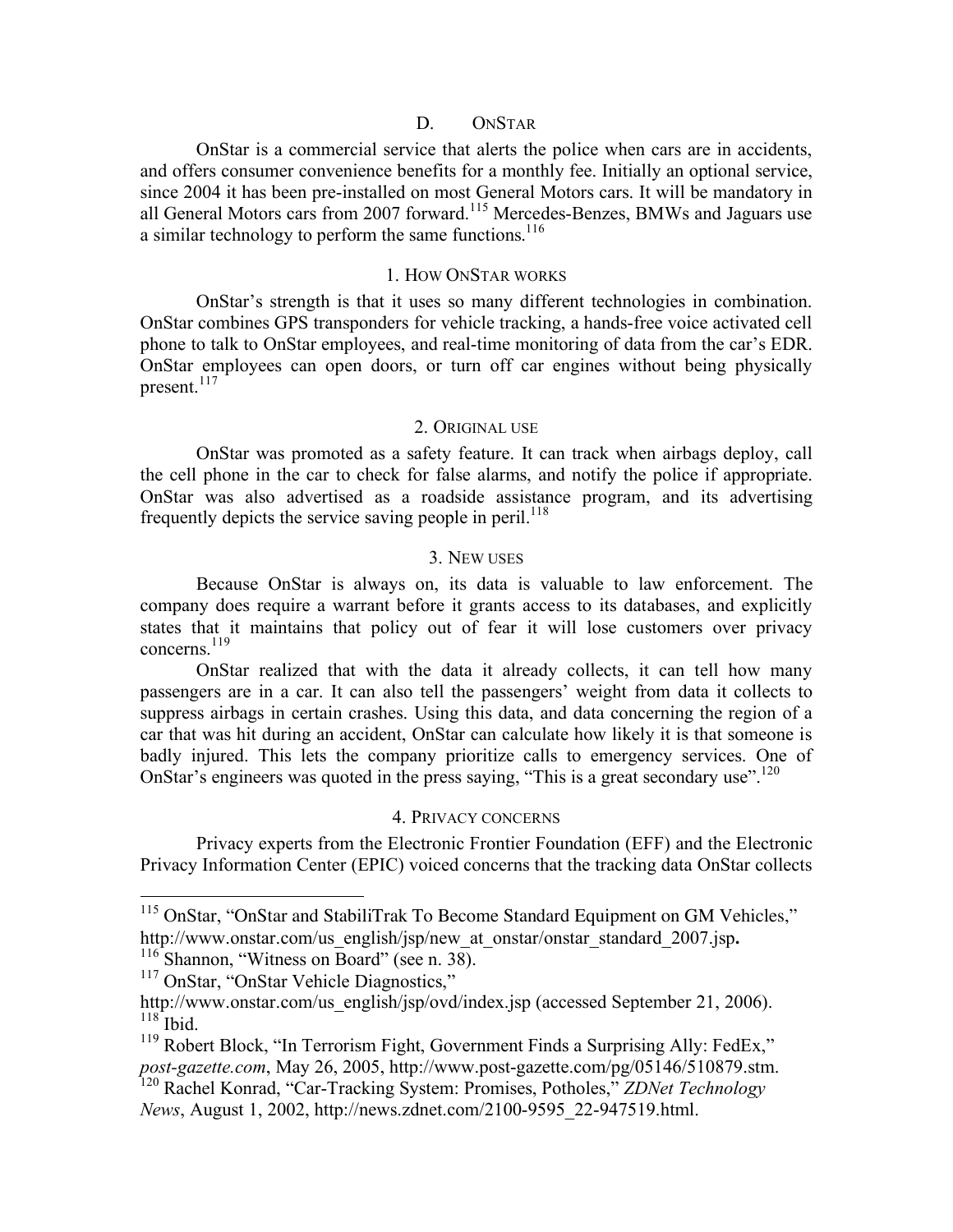could be used in unexpected ways. One example they offer: if OnStar records show you stopped at a bar for three hours, might that be entered into evidence in a court case, even if you never had a drink while you were there?<sup>121</sup>

OnStar has been used to catch drunk drivers. One driver pushed the OnStar button repeatedly, failed to respond to inquires, and was subsequently arrested after the OnStar employee called the police to report the vehicle's location. A state police sergeant summed up, "[s]ometimes, you get help that you didn't expect."<sup>122</sup>

Even law makers are surprised when they realize the scope of data collected by OnStar. A state Senator in North Dakota was quoted as saying "When I bought my car, I didn't realize that I was also buying a highway patrolman to sit in the back seat." $123$ 

The FBI realized that systems like OnStar can be turned on at any time, even if a consumer does not pay for the service. They used this feature to surreptitiously monitor all conversations in a car. The Ninth Circuit Court of Appeals ruled against the FBI's use of a system similar to OnStar<sup>124</sup>, although not because it was invasive of privacy, but because the FBI wiretap interfered with the basic functionality of the system.<sup>125</sup> If there had been an accident, the system would not have worked. Federal law enforcement can listen in via OnStar and related technologies without notice, even for people who are nonsubscribers, so long as they structure the system so that OnStar remains operative. It stands to reason they could listen in on non-subscribers at any time, since they will not disrupt the functionality of a system that is not in service.<sup>126</sup>

The website onstarprivacy.com details several privacy concerns including:

- Progressive Insurance has a pilot program to give "good driver" discounts based on OnStar data. The concern is car insurance companies will require data access as a condition of insurance.
- Data may be for sale or shared between the General Motors family of companies. Will dealerships decide you abused your car and it is now out of warranty?
- Progressive Insurance offers discounts to Progressive customers who allow Progressive Insurance access to black box data.<sup>127</sup> GMAC Insurance

<sup>&</sup>lt;sup>121</sup> Ibid.<br><sup>122</sup> Susan Field, "OnStar Leads Police to Drunken Drivers,

*The Morning Sun*, August 1, 2002.

http://www.themorningsun.com/stories/120205/loc\_onstar001.shtml. <sup>123</sup> Shannon, "Witness on board," (see n. 38). <sup>124</sup> The Company v. USA, November 18, 2003,

http://www.ca9.uscourts.gov/coa/newopinions.nsf/7BD3F8D6A62D994588256DE2005C 863B/\$file/0215635.pdf?openelement

 $125$  It is believed the system in question was the Tele Aid system used in Mercedes vehicles, an OnStar competitor, but the court case does not name the system. See The

Company v. USA.<br><sup>126</sup> Kevin Poulsen, "Court Limits In-car FBI Spying," *The Register*, November 20, 2003, http://www.theregister.co.uk/2003/11/20/court limits incar fbi spying.

<sup>&</sup>lt;sup>127</sup> Hampton C. Gabler et al., *Use of Event Data Recorder (EDR) Technology for Highway Crash Data Analysis* (Transportation Research Board of the National Academies, 2004), http://trb.org/publications/nchrp/nchrp\_w75.pdf, page 136.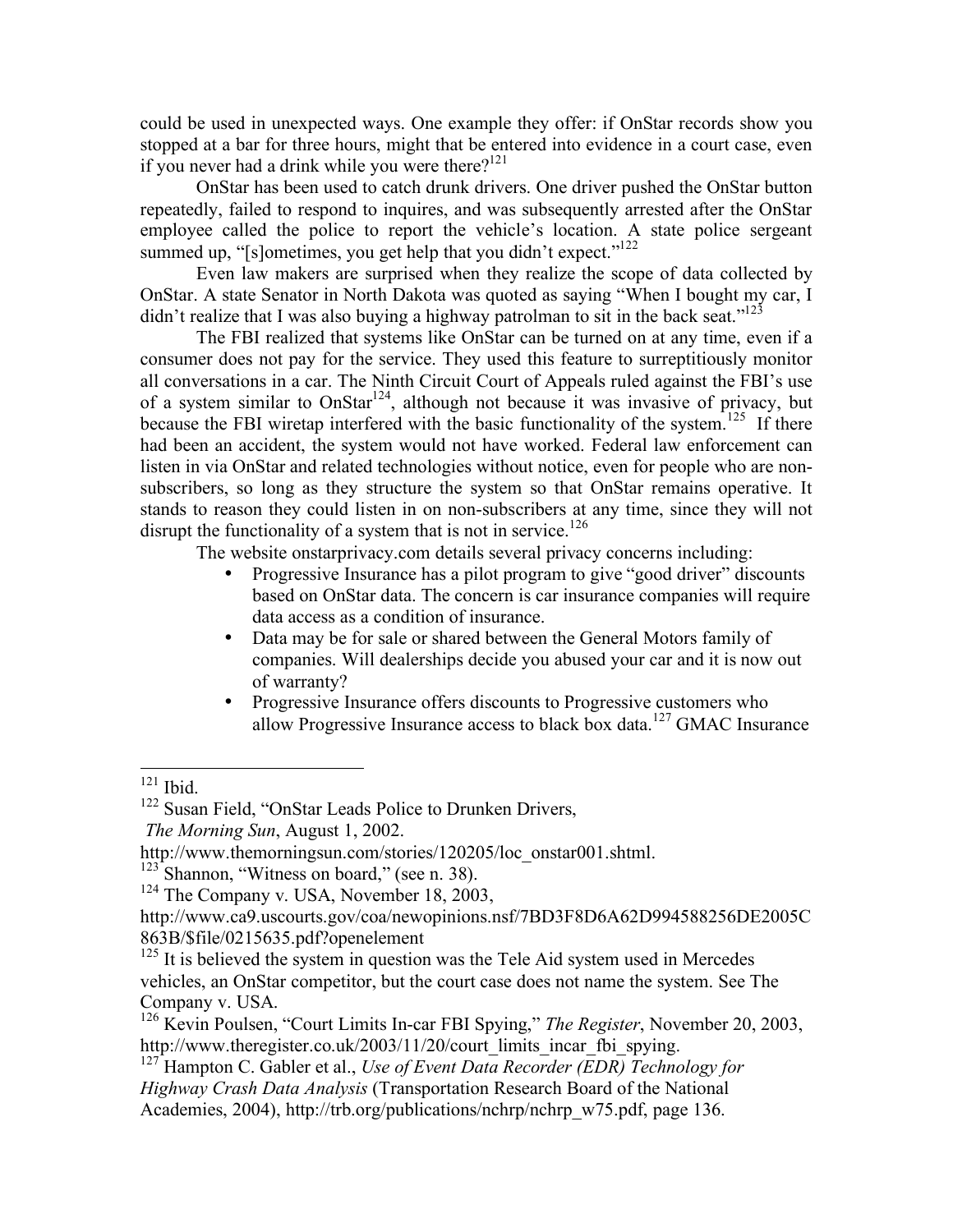offers a twenty percent discount for customers who subscribe to OnStar.<sup>128</sup> Again, the concern is eventually all insurance companies will demand data as a condition of insurance.

• OnStar launched a "Virtual Advisor" service. It was designed to announce where to find inexpensive gas when OnStar senses your fuel gauge is low. It can also push ads that match location-based information with user profiles; for example, to tell an avid golfer that she is three blocks away from a sale on golf clubs.<sup>129</sup> Not everyone is comfortable with the idea of merchants purchasing location data for advertising. For instance, imagine driving with a child in the back seat as an ice cream shop offers a discount – or what magazines might arrive in the mail based on which shop you parked in front of.

#### E. E-ZPASS

E-ZPass and several similar systems are used to pay highway tolls automatically. Drivers put a small transmitter in their car, and funds are automatically deducted each time they drive through a toll both.

#### 1. HOW E-ZPASS WORKS

The underlying technology is Radio Frequency Identification (RFID), which sends a radio signal to a receiver.<sup>130</sup>

E-ZPass uses a semi-passive RFID tag. All E-ZPass tags have a non- replaceable lithium battery, which limits the life of the tag to two to five years.<sup>131</sup> E-ZPass communicates by taking an incoming radio signal from an RFID reader, and bouncing back a modified signal that contains the ID number for the device. As a result, E-ZPass can only "speak when spoken to" — it can not broadcast information unless a reader requests it. This differs from GPS devices, which often contain transmitters that send real-time updates of location.

#### 2. STATED PURPOSE

E-ZPass bills itself as a convenient, easy, and fast way to pay tolls. Some highways have special lanes reserved just for motorists with E-ZPass. Because cars pass through toll booths more quickly, E-ZPass may also reduce pollution and save fuel.<sup>132</sup>

<sup>129</sup> Rachel Konrad, "General Motors to "Push" Ads to Drivers," *CNET News.com*,

 <sup>128</sup> OnStar, "GMAC Insurance Discount,"

http://www.onstar.com/us\_english/jsp/explore/onstar\_extras.jsp

January 8, 2001, http://news.com.com/2100-1023-250696.html?legacy=cnet. <sup>130</sup> Kelly Shermach, "Legoland RFID Tracks Lost Kids, Collects Data," *CRM Buyer*, October 28, 2004, http://www.crmbuyer.com/story/Legoland-RFID-Tracks-Lost-Kids-

Collects-Data-37694.html.<br><sup>131</sup> Maine Turnpike Authority, "E-ZPass Information - Frequently Asked Questions," http://www.ezpassmaineturnpike.com/info/faqs.html#q21.

<sup>&</sup>lt;sup>132</sup> Federal Highway Administration, "Excellence in Highway Design - E-Z Pass Electronic Toll Collection Program," http://www.fhwa.dot.gov/eihd/ezpass.htm.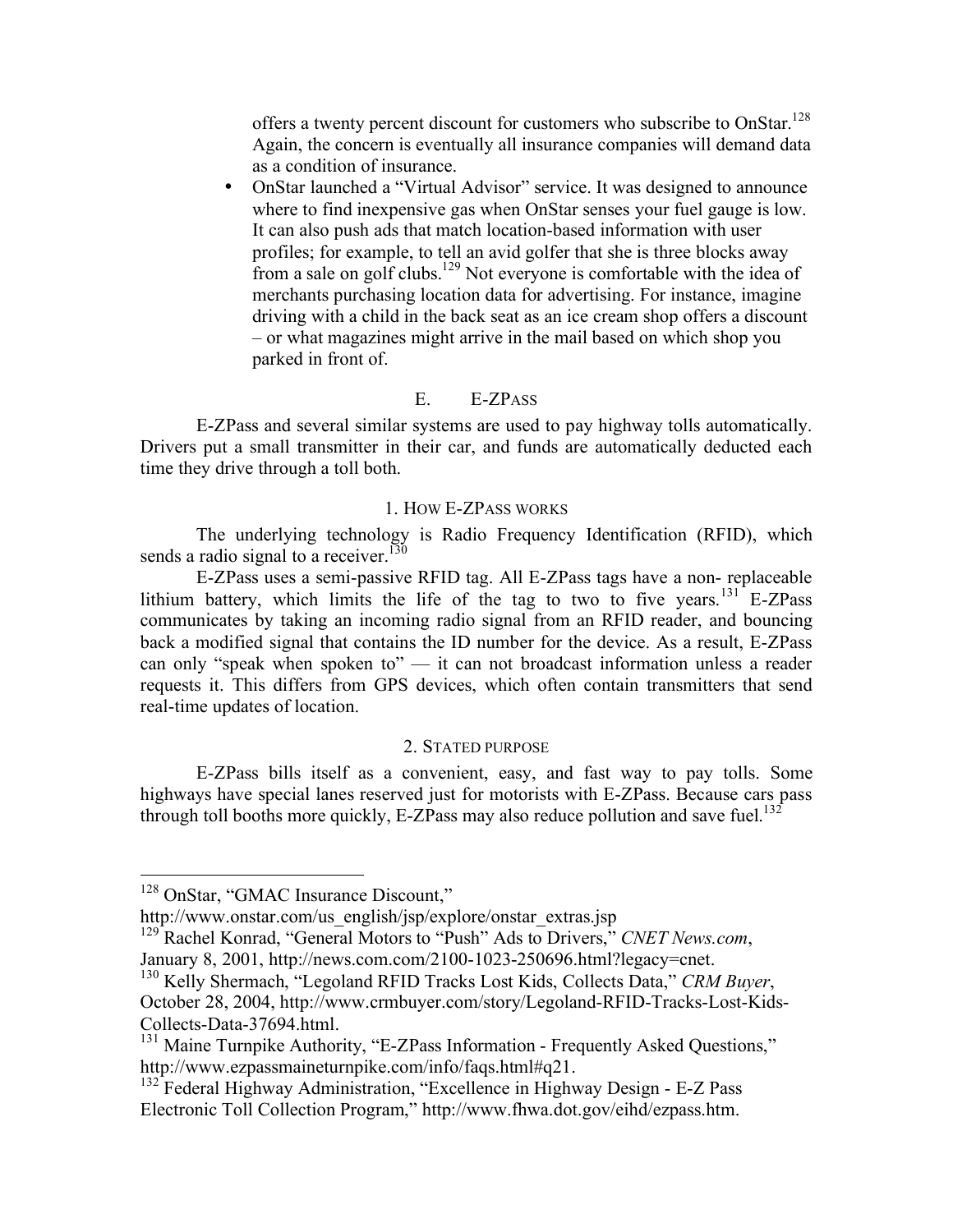#### 3. NEW USES

E-ZPass is primarily used for paying tolls on highways, though the data does find its way into other uses. The customer agreement takes into account situations when the pass itself may be used in other ways: "Nor are we liable for any third party act taken by reason of your use or display of the E-ZPasstag."<sup>133</sup>

E-ZPass is used to pay for airport parking in Pittsburgh, New York, New Jersey, Texas, Chicago, and Delaware. Drivers take parking tickets when they enter, and at exit have a choice of paying with cash, credit, or debit from their E-ZPass account.<sup>134</sup>

While a few McDonald's on Long Island allow drive-thru customers to pay with E-ZPass, it has not proven economically successful to the point of justifying installing E-ZPass hardware in more McDonald's locations. 135

Transcom uses E-ZPass to assess traffic conditions in New York, New Jersey, and Connecticut.<sup>136</sup> Transcom installed roadside readers along the I-95 corridor to read E-ZPass tags.<sup>137</sup> They can measure how many cars go past. If the number of cars passing a reader suddenly drops, there must be congestion before the reader. Transcom scrambles the E-ZPass ID code so they are able to get data without tracking individuals. 138

# 4. PRIVACY CONCERNS

Because E-ZPass transponders only provide information when they are scanned, they are less privacy invasive than GPS, which captures location information all the time. Still, E-ZPass data has shown up in surprising contexts. For example, E-ZPass data has been used in divorce cases to support allegations of infidelity.<sup>139</sup>

Additional E-ZPass scanners could be placed along local roads to track traffic off highways as well as on them. Furthermore, because RFID technology broadcasts a signal to anyone with a scanner, it would be fairly easy for a stalker to track a target leaving home or work every time.

The FBI cited E-ZPass data as one example of data they can obtain without judicial oversight, and used it as an argument in favor of keeping all USA PATRIOT Act provisions.<sup>140</sup> Law enforcement is also interested in E-ZPass data to track suspects and missing persons.

<sup>&</sup>lt;sup>133</sup> New Jersey Customer Service Center, "E-ZPass Private Agreement Terms and Conditions," http://www.ezpass.com/static/terms/i\_terms.pdf. <sup>134</sup> TOLLROADSnews, "E-ZPass Plus Flies at New York Area Airports," May 13, 2004,

http://tollroadsnews.info/artman/publish/article\_485.shtml. <sup>135</sup> Ibid.

<sup>&</sup>lt;sup>136</sup>Carolyn S. Konheim, "Intelligent Transportation Systems in the New York Region: An Overview," TransportLink, Winter 1998-1999, http://transport-

link.com/region/ITSOverview.htm. <sup>137</sup> Ibid.

<sup>&</sup>lt;sup>138</sup> Ibid.<br><sup>139</sup> Shermach, "Legoland RFID Tracks Lost Kids, Collects Data," (see n. 130).

 $140$  Caproni, "Bill to Reauthorize Certain Provisions of the U.S.A. PATRIOT Act and for Other Purposes," (see n. 15). The testimony regarding toll systems was during the question and answer session.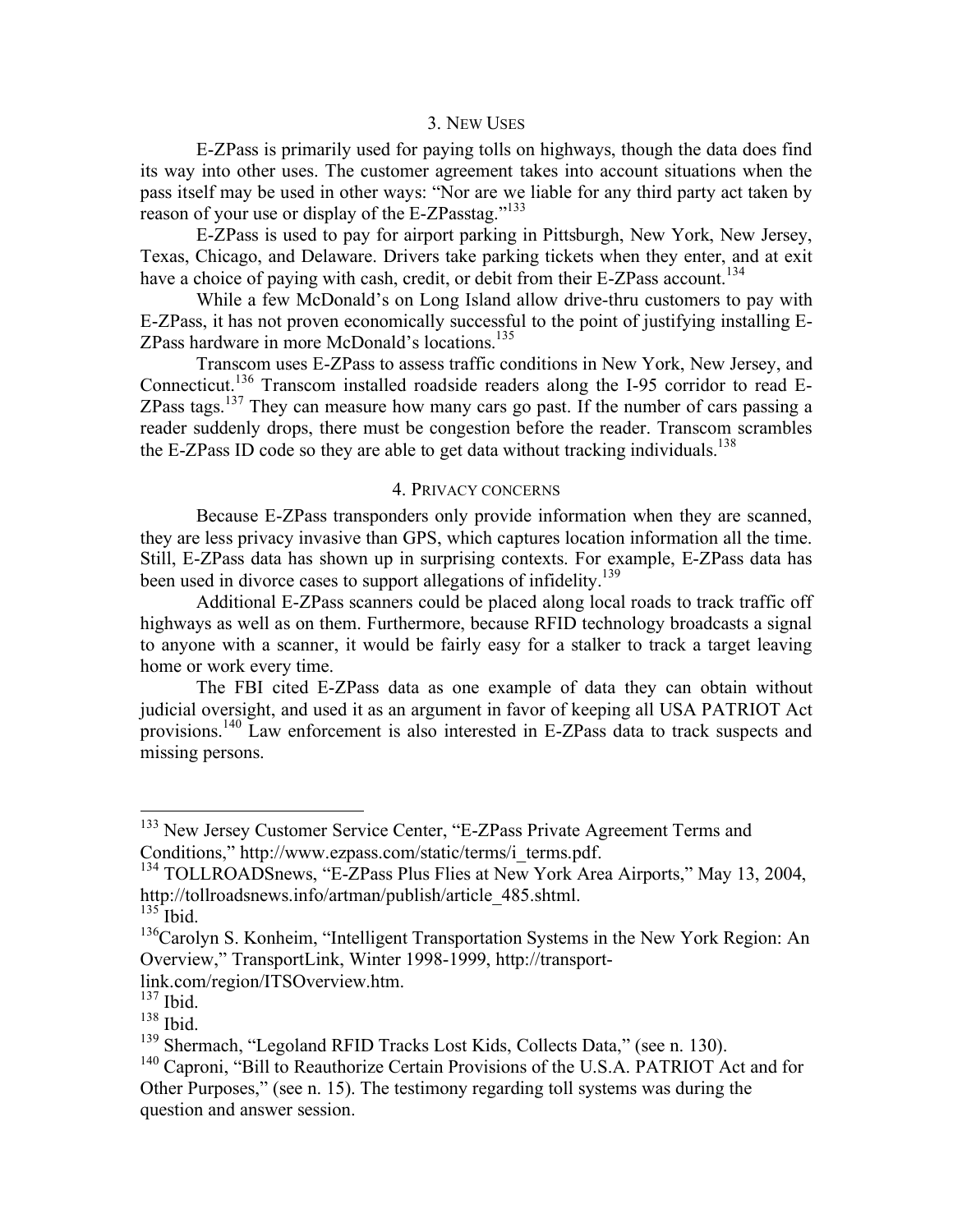Drivers are concerned that E-ZPass will eventually be used to issue speeding tickets. It is easy to calculate an average speed over the distance between two tollbooths. While stories abound of "a friend of a friend" getting a ticket in this way, it does not appear that E-ZPass is currently being used to issue speeding tickets.

# F. HIGHWAY "USE TAX" PROPOSALS

Several states, most notably  $O$ regon $141$  and California, are investigating "use tax" to replace gasoline taxes. The idea is that as people buy more hybrids, gasoline taxes will decrease, which leaves states short on funds to maintain roads.<sup>144</sup> Instead, proponents suggest a new tax based on miles driven and time of travel. For example, driving during rush hour might cost consumers more than driving at three a.m., due to the higher volume of traffic during the former time.

# 1. HOW "USE TAX" COULD WORK

The most complete proposal involves a government-mandated GPS transponder that tracks everywhere a car travels, then sends a bill to the owner. <sup>145</sup> A less invasive proposal is to add a device to the odometer.<sup>146</sup> Every time a driver pulls into a gas station, the device broadcasts the mileage, and the gas tax is collected at the pump.<sup>147</sup>

### 2. PRIVACY CONCERNS

Even without any systems in use today, privacy experts fear secondary uses for the data and privacy invasions. As we have seen with other technologies, it seems likely that law enforcement, spurned spouses, insurance companies, and possibly marketing companies will all work to find ways to use the data for their own purposes.

 141 Examples abound. See: Road User Fee Task Force, *Report to the 72nd Oregon Legislative Assembly on the Possible Alternatives to the Current System of Taxing Highway Use Through Motor Vehicle Fuel Taxes* (Salem, 2003),

http://www.oregon.gov/ODOT/HWY/OIPP/docs/FinalReport2003march.pdf; James M. Whitty and Betsy Imholt, *Oregon's Mileage Fee Concept and Road User Fee Pilot Program*, *Report to the 73rd Oregon Legislative Assembly on Proposed Alternatives to the Current System of Taxing Highway Use Through Motor Vehicle Fuel Taxes*, (Salem, 2005), http://www.oregon.gov/ODOT/HWY/OIPP/docs/2005LegislativeReport.pdf; Oregon Department of Transportation, "Road User Fee Task Force,"

http://www.oregon.gov/ODOT/HWY/OIPP/ruftf.shtml

<sup>144</sup> Robert Salladay, "DMV Chief Backs Tax By Mile," *The Los Angeles Times*, November 16, 2004, Home Edition, section B. <sup>145</sup> Ibid.

 $146$  Ibid.

 $147$  Ibid.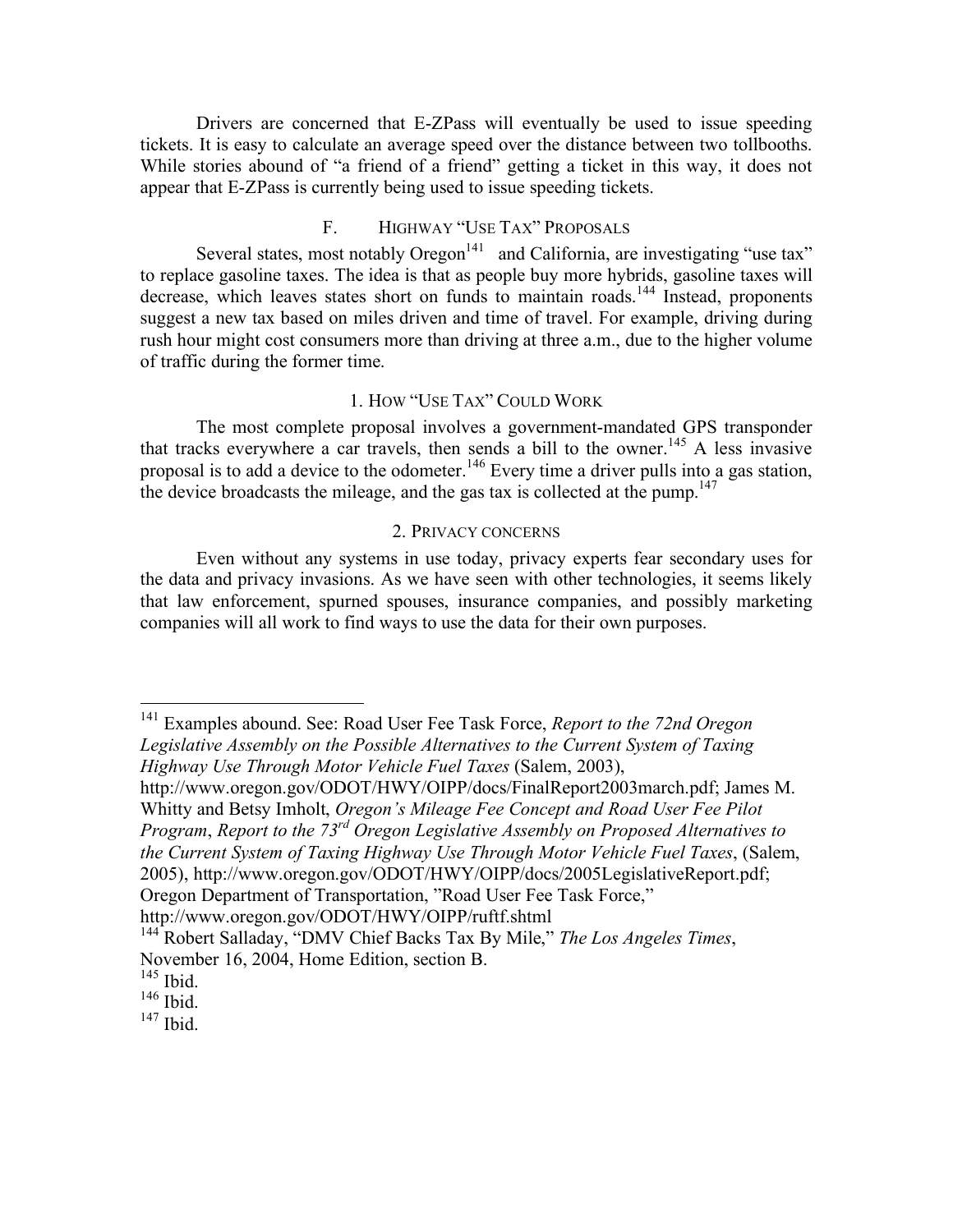## IV. DISCUSSION

As we have shown, along with benefits from increasing technological sophistication in the automotive sphere, there are also privacy threats. A combination of the emerging technologies could create threats to privacy that are even worse than the dangers they pose on the individual level. For example, an insurance company with access to data from a system like OnStar will know when there has been an accident, and will be in a better position to request data from EDRs from mechanics. The combined data may lead to dropping a customer's insurance policy. Government surveillance can combine information from red light cameras' license plate recognition on local roads with E-ZPass highway data to track a person of interest very closely.

Most people do not consider privacy when they get into a car. Yet taken in aggregate, these technologies can report where you are, where you have traveled, who you have seen, and with whom you have traveled.

### A. PRIVACY THREATS ASSOCIATED WITH EACH TECHNOLOGY

The table below summarizes the privacy threats associated with each technology discussed. Note that for Use Taxes this information is speculative, since the technology is still in the planning stage.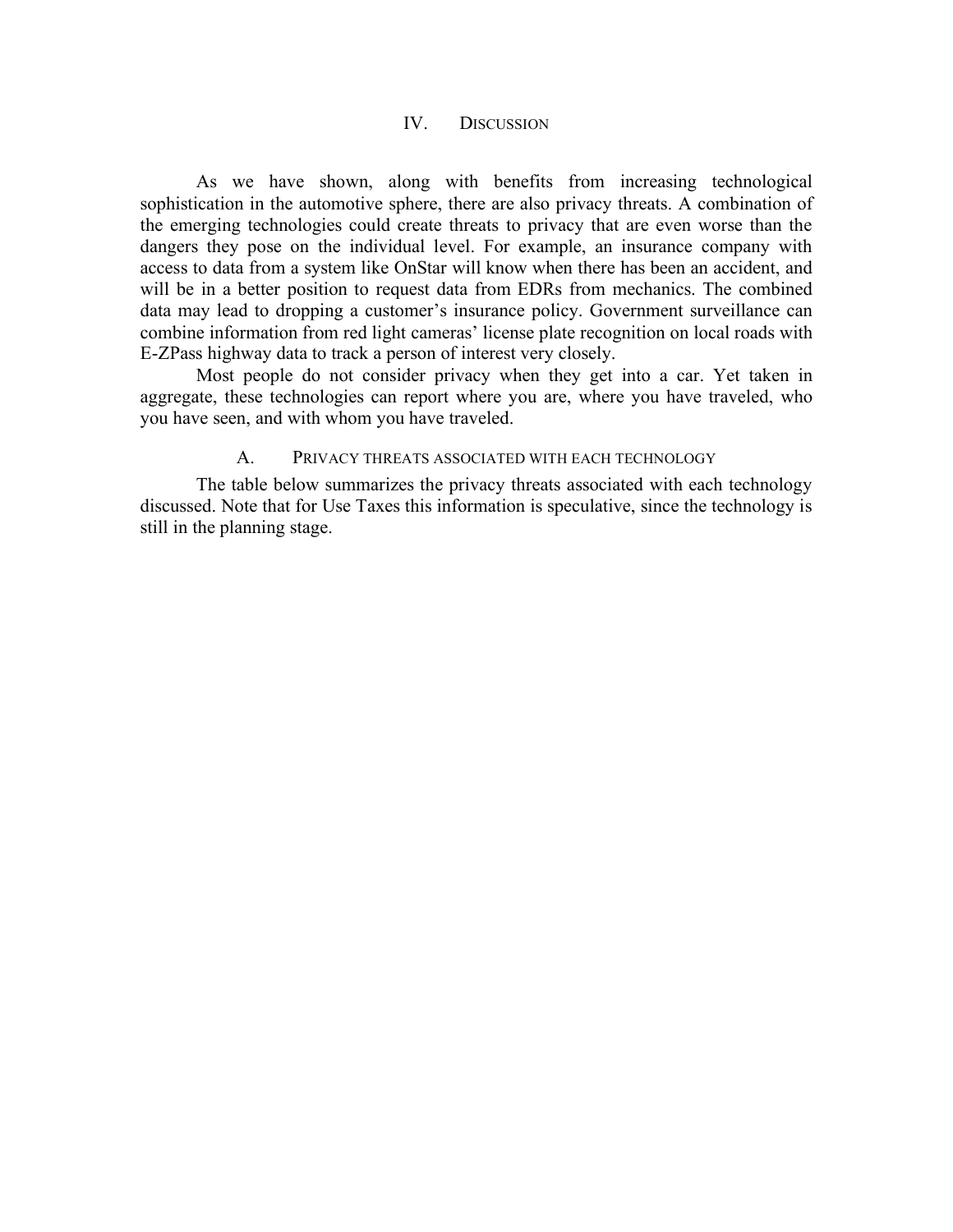| Risk         | <b>EDRs</b>    | Cameras                   | <b>OnStar</b>             | GPS                       | E-ZPass                   | Use Tax                   |
|--------------|----------------|---------------------------|---------------------------|---------------------------|---------------------------|---------------------------|
| Technology   |                | $\boldsymbol{\mathrm{X}}$ | $\mathbf X$               | $\overline{X}$            |                           |                           |
| can reduce   |                |                           |                           |                           |                           |                           |
| safety       |                |                           |                           |                           |                           |                           |
| Insurance    | X              | $\mathbf X$               | X                         | X                         | $\mathbf X$               | $\mathbf X$               |
| company      |                |                           |                           |                           |                           |                           |
| raises rates |                |                           |                           |                           |                           |                           |
| Insurance    | X              | $\overline{\text{X}}$     | $\mathbf X$               | $\mathbf X$               |                           |                           |
| company      |                |                           |                           |                           |                           |                           |
| drops        |                |                           |                           |                           |                           |                           |
| coverage     |                |                           |                           |                           |                           |                           |
| Location     |                |                           | $\mathbf X$               |                           |                           |                           |
| data sold to |                |                           |                           |                           |                           |                           |
| marketing    |                |                           |                           |                           |                           |                           |
| company      |                |                           |                           |                           |                           |                           |
| Increased    | $\mathbf X$    | $\overline{\mathbf{X}}$   | $\overline{X}$            | $\mathbf X$               | $\mathbf X$               | $\overline{X}$            |
| risk of      |                |                           |                           |                           |                           |                           |
| criminal     |                |                           |                           |                           |                           |                           |
| charges      |                |                           |                           |                           |                           |                           |
| Increased    |                | $\overline{\mathbf{X}}$   |                           | $\mathbf X$               | $\mathbf X$               | $\mathbf X$               |
| risk of      |                |                           |                           |                           |                           |                           |
| tickets or   |                |                           |                           |                           |                           |                           |
| fines        |                |                           |                           |                           |                           |                           |
| Data used    |                | $\overline{\text{X}}$     | $\mathbf X$               | $\boldsymbol{\mathrm{X}}$ | $\boldsymbol{\mathrm{X}}$ | $\boldsymbol{\mathrm{X}}$ |
| in divorce   |                |                           |                           |                           |                           |                           |
| proceedings  |                |                           |                           |                           |                           |                           |
| Parental     | $\overline{X}$ |                           |                           | $\overline{\text{X}}$     |                           |                           |
| surveillance |                |                           |                           |                           |                           |                           |
| of teens     |                |                           |                           |                           |                           |                           |
| Gov't.       | $\mathbf X$    | $\mathbf X$               | $\boldsymbol{\mathrm{X}}$ | $\mathbf X$               | $\boldsymbol{\mathrm{X}}$ | $\mathbf X$               |
| surveillance |                |                           |                           |                           |                           |                           |
| and data     |                |                           |                           |                           |                           |                           |
| mining       |                |                           |                           |                           |                           |                           |

# 1. Technology can reduce safety

While most of the technologies listed are advertised as improving safety, in some cases they actually may decrease safety. As discussed in section 3.2.3, red light cameras may increase traffic accidents, particularly rear-end collisions due to drivers slamming on the brakes. As discussed in section 3.3.3, map systems that use GPS or OnStar may contribute to accidents by distracting drivers.

# 2. Insurance company raises rates

Insurance companies are very interested in using new technologies to gain competitive advantage in the way they set rates. As discussed in sections 3.1.3 and 3.1.4,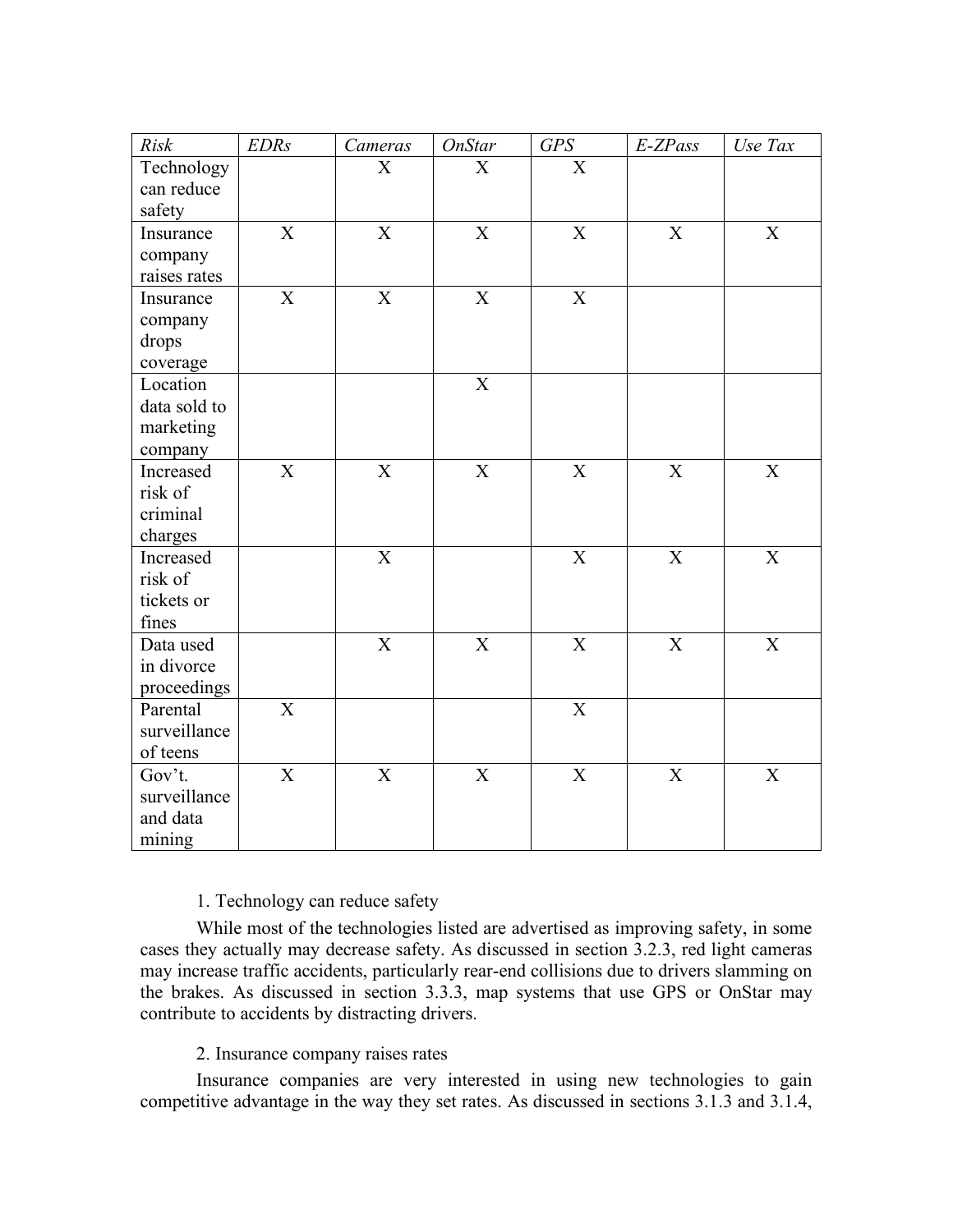insurance companies are exploring ways to charge rates based on mileage. EDRs that save speed and braking data for later retrieval, license plate recognition coupled with traffic cameras, OnStar data, GPS data, E-ZPass data, and highway use tax data are all useful in calculating mileage. Insurance companies might be willing to purchase such data from state governments, or obtain the data from an affiliated partner company like OnStar. As discussed in section 3.1.3, insurance companies are also trying to amass a large database of EDR data to try to better predict which customers will have accidents.

### 3. Insurance company drops coverage

Similarly, insurance companies may drop coverage for customers they believe to be high risk. For consumers, one advantage of insurance is to pool risk. For insurance companies, being able to exclude the most expensive customers allows greater profits or lower prices and thus greater market share. A person's insurance will probably not be dropped just for driving more miles than average, so E-ZPass and use tax data are not relevant. However, data that show drivers are aggressive in cornering (ERDs, OnStar), run red lights (traffic cameras), or even park in bad neighborhoods on a regular basis (GPS) are all potential flags for a higher risk policy. If insurance companies could combine data from these sources, they would have the ability to create better statistical models of which customers are likely to cost the most, and drop their coverage.

### 4. Location data sold to marketing company

So far, the threat of marketing companies purchasing location based data is comparatively low. While marketing companies might love to know which stores people visit, how long they visit any given store, and then tie that data to point of sale information to determine what they purchased, right now marketing companies do not have easy access to data. We include OnStar as a threat since, as discussed in section 3.4.4, OnStar did offer a "virtual advisor" service that allowed real-time advertising for nearby products. EDRs don't record useful information for marketers. Marketers don't have access to affix GPS devices and transponders to hundreds of thousands of cars. At present, E-ZPass data only establishes which toll roads a customer takes. Marketers could install RFID readers in parking garages in order to track how frequently specific shoppers visit a given store, but that is a lot of expense — and much of that data can be established by looking at credit card receipts. Use tax data and traffic camera data might be interesting to marketers. That data is retained by various governments (both state and local), and some may be willing to sell it. So far, the threat of sales to marketing companies is largely theoretical, but this is an area worth watching in the future.

#### 5. Increased risk of criminal charges

Increased risk of criminal charges is a major risk posed by new technologies. In particular, as discussed in section 3.1.3, data can be used in court rooms to establish negligence, strict liability, or the defendant's failure to adhere to the reasonable person standard. EDRs have been used to determine speed and braking prior to a crash (section 3.1.3). Red light cameras that have captured accidents and photos have been submitted as evidence (section 3.2.3). OnStar reported a drunk driver to the police (section 3.4.4). GPS was used in the Peterson murder trial (section 3.3.4). The FBI cited availability of E-ZPass data as a reason to renew PATRIOT Act sunset provisions (section 3.5.4). We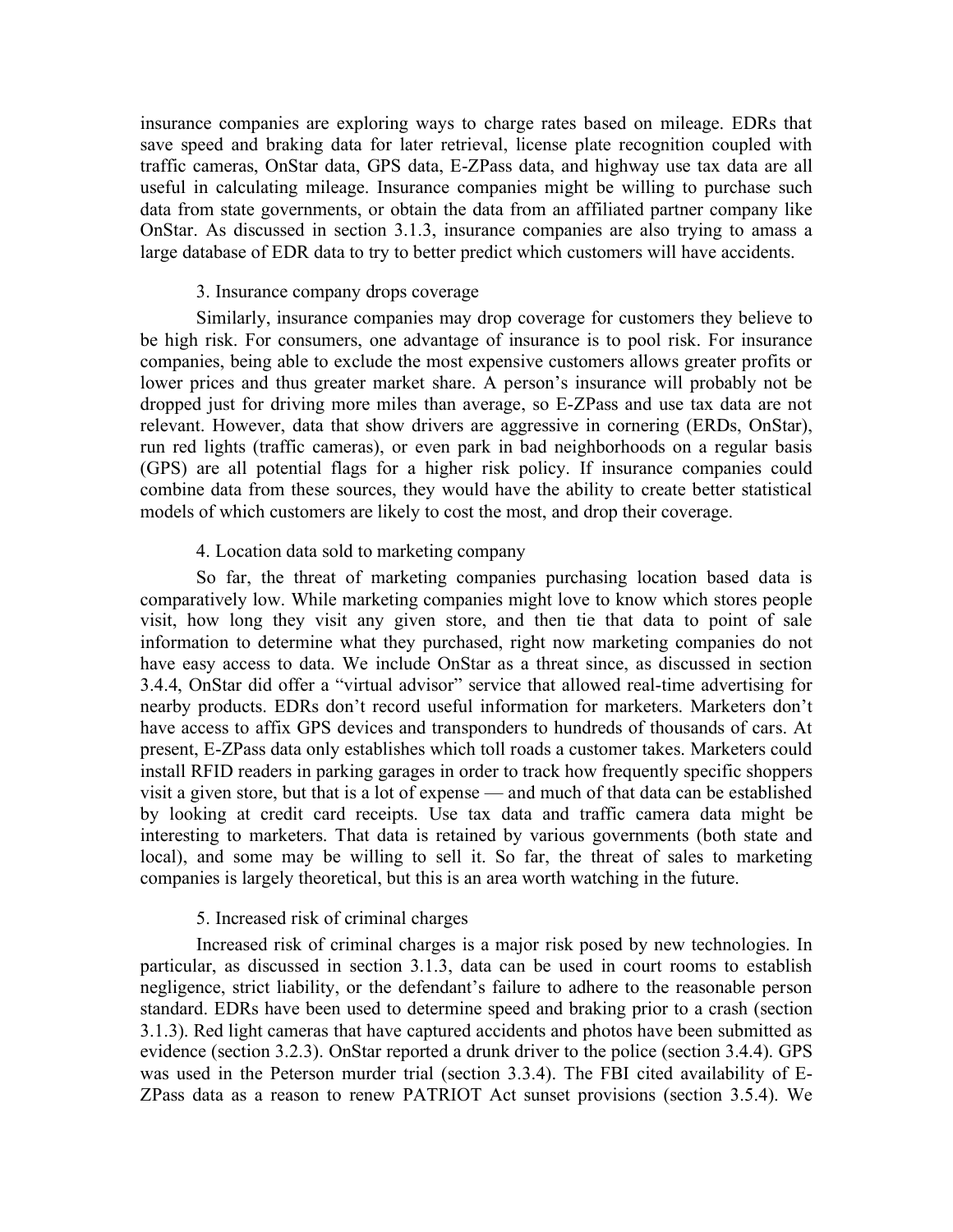assume the FBI would utilize use tax data similarly, since it provides even more information than E-ZPass. Note that these are examples of things that have already happened, rather than prospective threats. Law enforcement and the court system take full use of new technologies.

## 6. Increased risk of tickets or fines

Similarly, drivers are at an increased risk of traffic tickets or fines. ERDs have no way to tell what the speed limit is and it would be difficult to re-architect them for speeding tickets. Red light and speeding cameras are used to issue tickets — that is their primary purpose (section 3.2.2). The risk from other technologies is low and largely theoretical. OnStar or GPS data could establish a driver's speed and location, then combine it with speed limit data to determine speeding. However, OnStar is unlikely to offer their data to law enforcement for speeding, since it would dramatically reduce their subscription base. Similarly, GPS is usually installed by vehicle owners, who are unlikely to purchase a system that reports them for speeding – parents may want to catch their children, but will not want to pay higher insurance and speeding tickets by sharing that data with law enforcement. E-ZPass and use tax proposals could very easily determine if a driver's average speed exceeded the limit. However, that doesn't appear to be happening currently.

### 7. Data used in divorce proceedings

Divorces can get bitter, especially with large estates or child custody at stake. Private investigators attach concealed GPS devices to help establish infidelity (section 3.3.4). Traffic cameras may capture unexpected passengers in photographs sent home to document running a red light or speeding, again giving rise to infidelity claims (section 3.2.4). E-ZPass sends information home about time of day a car went through a toll booth, which may lead to suspicions. OnStar data is not readily available during a divorce, but may be subpoenaed from the company. We expect use tax data would be sent home like E-ZPass, but with the fine detail of OnStar. While these threats to privacy do exist today, the majority of divorces do not involve suspicious spouses using covert means to spy on each other.

#### 8. Parental surveillance of teens

Parents watch not just each other, but their children. A commercial system warns teens not to brake too aggressively and logs the speeds recorded by the car's EDR (section 3.1.3). Traffic cameras may show teens driving at times they were not allowed to, or in a car they were not supposed to drive (section 3.2.4). OnStar is not a likely source of data for parents. Some parents may elect to add GPS tracking to their cars, either with or without their child's knowledge, and use that data to verify a child's location. As mentioned above, E-ZPass sends data home, and use tax would likely do the same. These technologies could also be used to determine where a child traveled.

#### 9. Government surveillance and data mining

Government surveillance, in particular, gets a large boost from these new vehicular technologies. Now that it is economically and legally feasible to monitor large groups of people, law enforcement can track the movements of entire communities.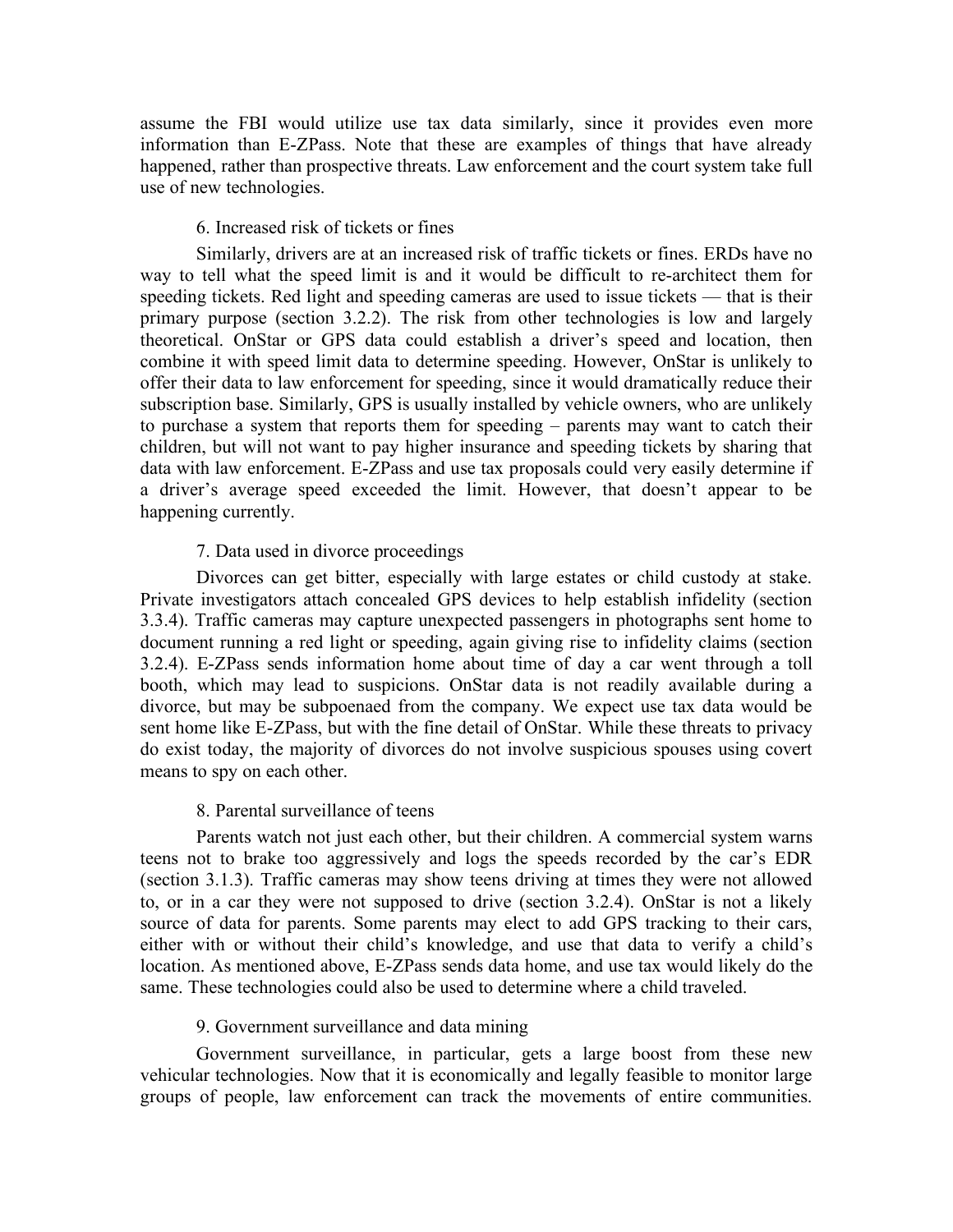Databases can be stored indefinitely, allowing retroactive analysis. Data can be crosschecked to see which people gather together — who was in the parking lot for the ACLU meeting two years ago? Social networks can be studied — list everyone who parked within a three block range of John Smith's house on June 23rd. EDRs do not store data that is useful for government surveillance. Traffic cameras, OnStar data, GPS devices attached by law enforcement, E-ZPass records, and use tax data are all available to the government. This is another area where combining records allows a far more detailed picture than isolated data from one technology.

# B. FAIR INFORMATION PRACTICE PRINCIPLES

Automotive privacy is not substantially different from other realms where privacy guidelines have been developed, and in some cases codified into law. The Organization for Economic Co-operation and Development (OECD) Guide-lines on the Protection of Privacy and Transborder Data Flows of Personal Data are a useful framework for evaluating privacy.

The following table, which mirrors the analysis in Cranor's *I Didn't Buy It For Myself,*<sup>148</sup> gives an example of good behavior as well as how each of the eight OECD principles can be violated with automotive technologies.

| <b>OECD</b> principles       | Good behavior                 | Potential violation           |
|------------------------------|-------------------------------|-------------------------------|
| <b>Collection limitation</b> | Do not collect more data      | Retaining use tax data with   |
|                              | than needed for the primary   | not just cumulative mileage,  |
|                              | purpose.                      | but also destination and      |
|                              |                               | travel path.                  |
| Data quality                 | Be clear on what level of     | A faulty EDR reading could    |
|                              | accuracy to expect from       | result in an erroneous        |
|                              | tools.                        | manslaughter conviction.      |
| Purpose specification        | State what data is used for.  | Data from red light cameras   |
|                              |                               | was not supposed to be used   |
|                              |                               | to facilitate social network  |
|                              |                               | analysis.                     |
| Use limitation               | Do not use data for new       | Mechanics give ERD data       |
|                              | purposes without consent.     | to insurance companies.       |
| Security safeguards          | Keep data safe and secure.    | If hackers understand         |
|                              |                               | OnStar data, they can         |
|                              |                               | broadcast signals to open     |
|                              |                               | doors and start the ignition. |
| Openness                     | Tell people when data is      | Not all states require notice |
|                              | collected and what it is used | for EDR systems.              |
|                              | for.                          |                               |

<sup>&</sup>lt;sup>148</sup> Lorrie F. Cranor, ""I Didn't Buy it For Myself"": Privacy and E-Commerce Personalization," 2004, http://lorrie.cranor.org/pubs/personalization-privacy.pdf.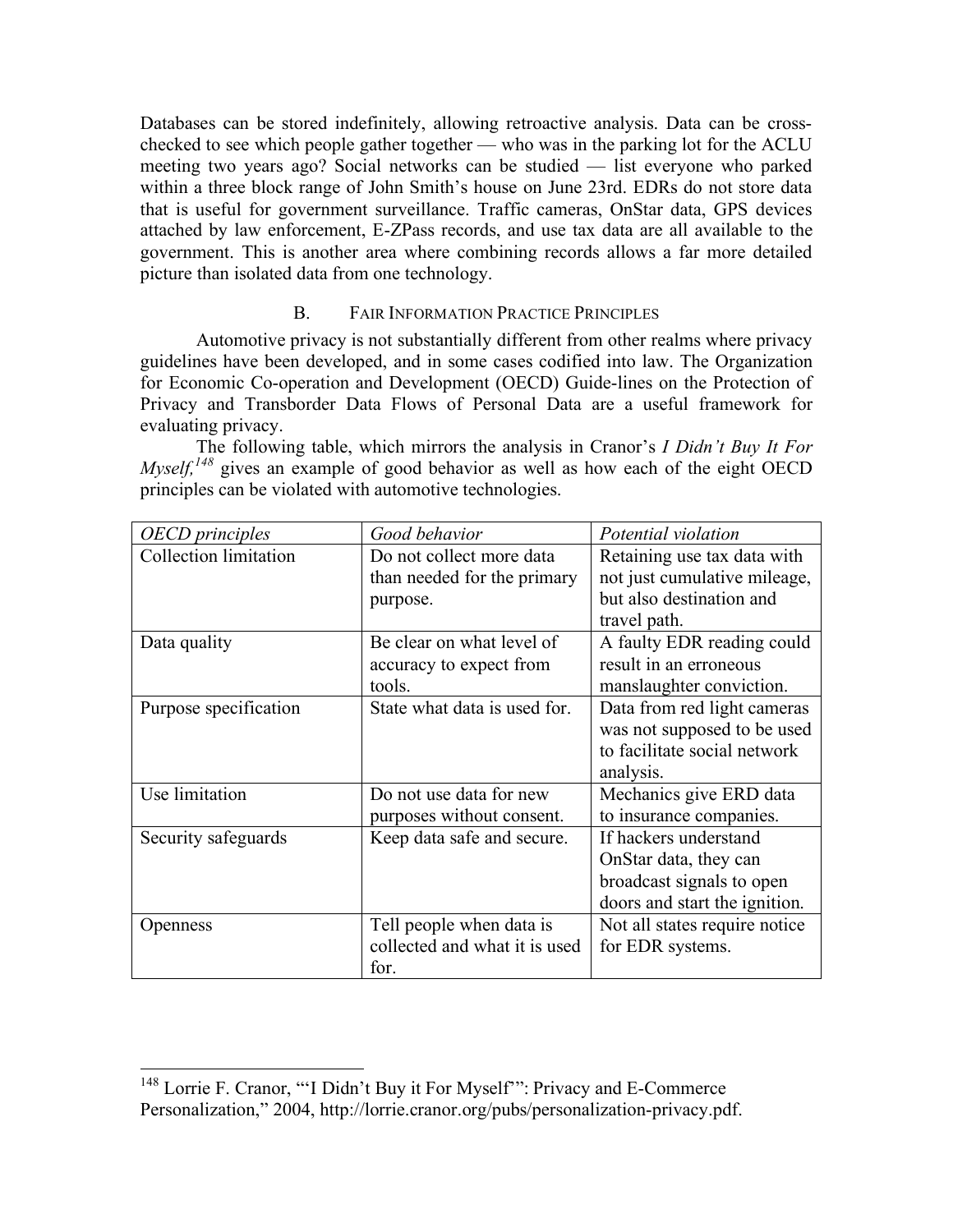| Individual participation | Let people correct faulty  | If a red light camera         |
|--------------------------|----------------------------|-------------------------------|
|                          | data.                      | misidentifies a license plate |
|                          |                            | number, it can be a           |
|                          |                            | nightmare to resolve.         |
| Accountability           | Be proactive in supporting | Lack of data retention        |
|                          | these principles.          | policies make these datasets  |
|                          |                            | targets for new uses and      |
|                          |                            | abuses.                       |

We are particularly concerned by the lack of use limitations, which give rise to a multitude of secondary uses. While security has not yet been a major issue, we anticipate that it is just a matter of time before we read of a massive data breach. These dangers could be mitigated by following a policy of collection limitation.

# C. POTENTIAL FOR CHANGE

We believe that the potential for surprise uses of data, as well as possible abuses of data, warrant changes to policies and practices at all levels. Who can create changes?

| Actor               | Ability to influence change                                        |
|---------------------|--------------------------------------------------------------------|
| Insurance companies | While they have the power to simply not acquire data, the market   |
|                     | will reward companies that exploit information advantages.         |
| Car manufactures    | Auto makers are in a position of power since they largely          |
|                     | determine what goes into their cars at the factory. However, we    |
|                     | do not anticipate benefits to car manufactures for a privacy       |
|                     | protective stance, which makes it unlikely they will be            |
|                     | concerned.                                                         |
| Consumers           | Individuals can educate themselves and buy privacy friendly        |
|                     | products. Yet in many cases, consumers have no real choices.       |
|                     | EDRs and traffic cameras are ubiquitous. The only way to opt       |
|                     | out of those privacy risks is to forgo driving, which is not a     |
|                     | practical alternative in many areas.                               |
| Advocacy groups     | Education and public awareness often precede changes. In many      |
|                     | cases educating legislative members about their personal privacy   |
|                     | risks foster the enactment of better privacy protections for all   |
|                     | citizens. We see an on-going role for advocacy.                    |
| Policy makers       | New laws that curtail data use are the most likely path to         |
|                     | increased privacy. At the Federal level, Congress can legislate    |
|                     | the reach of the FBI and the PATRIOT Act to ensure new             |
|                     | powers are used to fight terrorism, rather than as an expansive    |
|                     | new set of surveillance powers used in a more indiscriminate       |
|                     | way. At the state level, E-ZPass and use tax data can be           |
|                     | restricted for just the purpose of raising revenues. At the local  |
|                     | level, traffic cameras can be deployed in ways that don't increase |
|                     | accidents, and the data can again be limited for use in traffic    |
|                     | enforcement.                                                       |